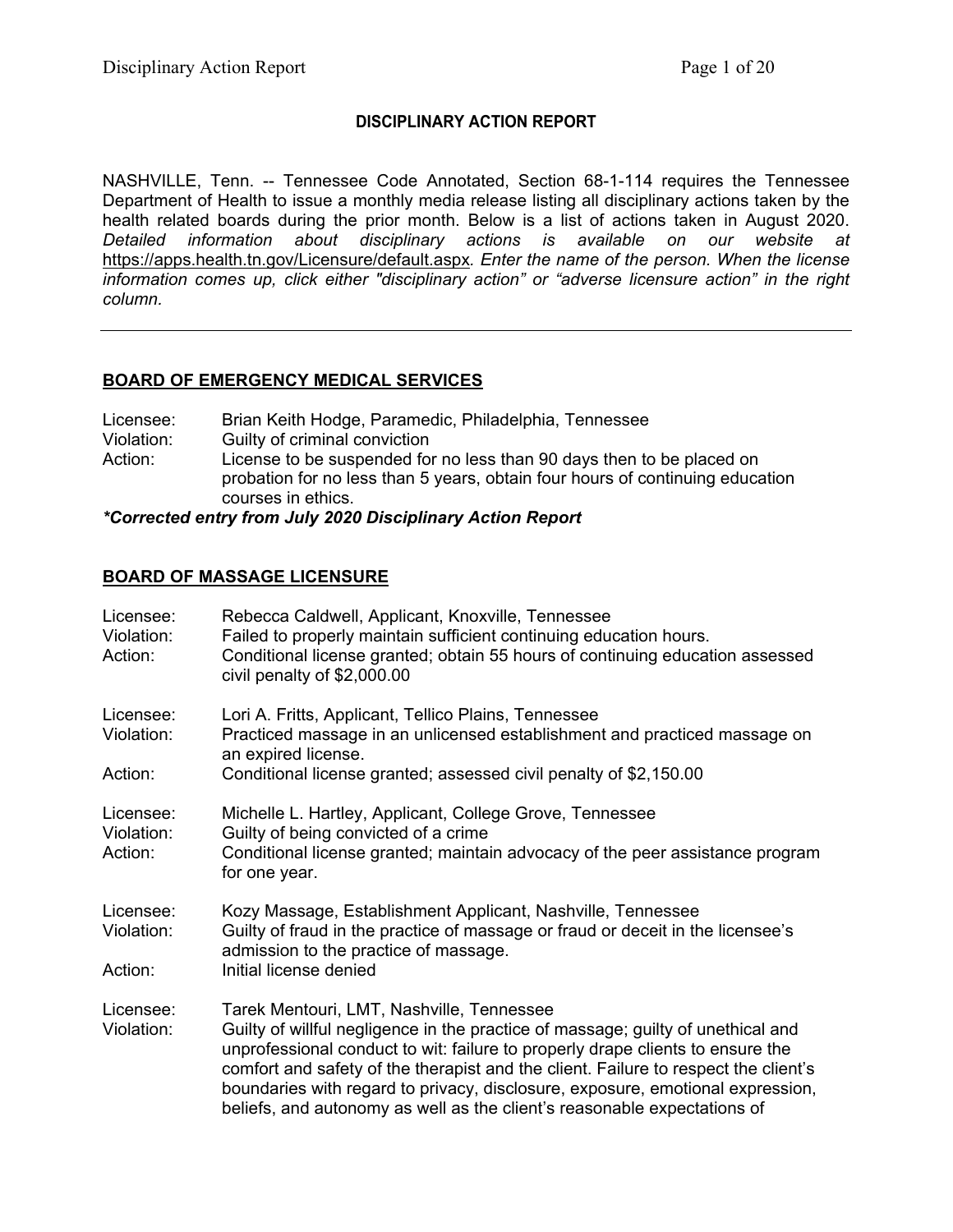| Action:                 | professional behavior. Guilty of sexual conduct, sexual activity or sexualizing<br>behavior involving a client which is strictly prohibited at all times. A massage<br>therapist may not initiate, arrange for, or engage in such activities, including if<br>the client attempts to sexualize the relationship.<br>License Revoked. Assessed the costs of investigating and prosecuting this<br>case.                                                                                                                                                                                                                                                                                                                                                                                                                                      |
|-------------------------|---------------------------------------------------------------------------------------------------------------------------------------------------------------------------------------------------------------------------------------------------------------------------------------------------------------------------------------------------------------------------------------------------------------------------------------------------------------------------------------------------------------------------------------------------------------------------------------------------------------------------------------------------------------------------------------------------------------------------------------------------------------------------------------------------------------------------------------------|
| Licensee:<br>Violation: | Metro Copay, Establishment, Nashville, Tennessee<br>Owner and operator of establishment is guilty of willful negligence in the practice<br>of massage; guilty of unethical and unprofessional conduct to wit: failure to<br>properly drape clients to ensure the comfort and safety of the therapist and the<br>client. Failure to respect the client's boundaries with regard to privacy,<br>disclosure, exposure, emotional expression, beliefs, and autonomy as well as<br>the client's reasonable expectations of professional behavior. Guilty of sexual<br>conduct, sexual activity or sexualizing behavior involving a client which is strictly<br>prohibited at all times. A massage therapist may not initiate, arrange for, or<br>engage in such activities, including if the client attempts to sexualize the<br>relationship.   |
| Action:                 | License Revoked. Assessed the costs of investigating and prosecuting this<br>case.                                                                                                                                                                                                                                                                                                                                                                                                                                                                                                                                                                                                                                                                                                                                                          |
| Licensee:<br>Violation: | Metro Copay, Establishment, Clarksville, Tennessee<br>Owner and operator of establishment is guilty of willful negligence in the practice<br>of massage; guilty of unethical and unprofessional conduct to wit: failure to<br>properly drape clients to ensure the comfort and safety of the therapist and the<br>client. Failure to respect the client's boundaries with regard to privacy,<br>disclosure, exposure, emotional expression, beliefs, and autonomy as well as<br>the client's reasonable expectations of professional behavior. Guilty of sexual<br>conduct, sexual activity or sexualizing behavior involving a client which is strictly<br>prohibited at all times. A massage therapist may not initiate, arrange for, or<br>engage in such activities, including if the client attempts to sexualize the<br>relationship. |
| Action:                 | License Revoked. Assessed the costs of investigating and prosecuting this<br>case.                                                                                                                                                                                                                                                                                                                                                                                                                                                                                                                                                                                                                                                                                                                                                          |

### **BOARD OF MEDICAL EXAMINERS**

- Licensee: John Albritton, MD, Bartlett, Tennessee
- Violation: Guilty of improper prescribing to wit: The handwritten prescription order must contain the name of the prescribing physician or surgeon, the name and strength of the drug prescribed, the quantity of the drug prescribed, handwritten in letters or in numerals, instructions for the proper use of the drug and the month and day that the prescription order was issued, recorded in letters or in numerals or combination thereof. The prescribing physician or surgeon must sign the handwritten prescription order on the day it is issued.
- Action: License reprimanded; complete course entitled "Prescribing Controlled Drugs" offer at Vanderbilt University Medical Center within 1 year; assessed civil penalty of \$500.00; assessed the costs of prosecuting this case.

*\*Late submission from July, 2020*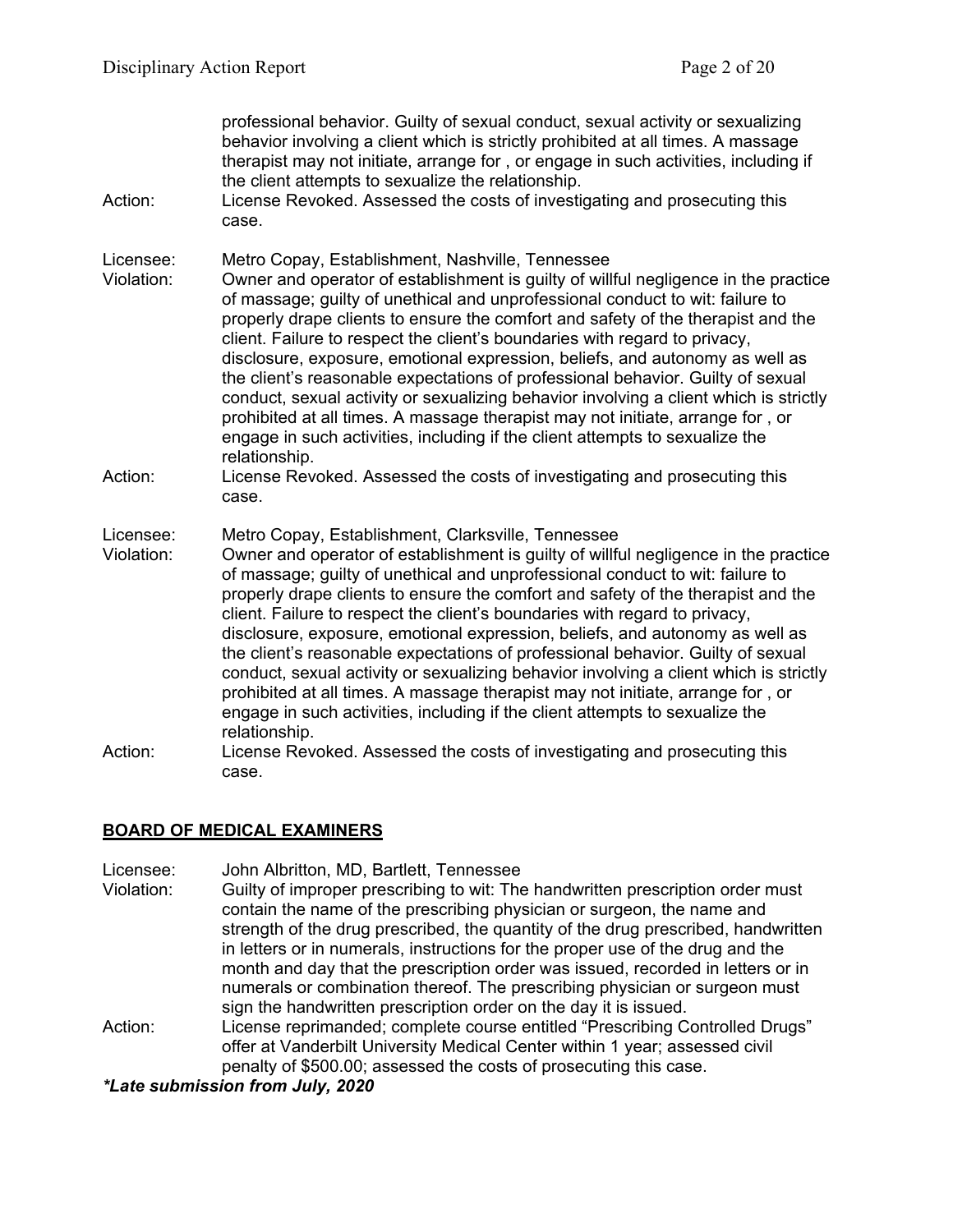### Licensee: Ronald S. Coleman, MD, Cleveland, Tennessee

- Violation: Guilty of unprofessional, dishonorable or unethical conduct by prescribing controlled substances to immediate family members and failing to produce medical records for same.
- Action: License placed on probation; complete course of "Prescribing Controlled Drugs" offered by Vanderbilt University Medical Center and "Medical Documentation" offered by Case Western Reserve University. Respondent is restricted from prescribing opioids for six months and until successful completion of the required prescribing course. Respondent is restricted from serving as a supervising physician or substitute supervising physician. Respondent must submit proof to the Board, within 60 days that he has notified any physicians, podiatrists, advanced practice registered nurses, or physician assistants with whom he collaborates of the discipline.. Assessed civil penalty of \$2,000.00 plus the costs of prosecution of this matter.

### *\*Late submission from July, 2020*

| Licensee:  | Axel Franz Kurt Grothey, MD, Germantown, Tennessee                                  |
|------------|-------------------------------------------------------------------------------------|
| Violation: | Disciplinary action in another state to wit: engaging in a sexual relationship with |
|            | two colleague mentees.                                                              |
| Action:    | License reprimanded; assessed the costs of prosecuting this case.                   |
|            | *Late submission from July, 2020                                                    |

Licensee: Claude C. Haws, III, MD, Johnson City, Tennessee Violation: Guilty of unprofessional, dishonorable or unethical conduct by prescribing medications, including controlled substances, to himself and his family members, failing to create and maintain medical records for said prescriptions, and writing prescriptions after his medical license expired on July 31, 2018. Action: Prior to reinstatement of license Respondent must enroll in and complete course entitled "Prescribing Controlled Drugs: Critical Issues and Common Pitfalls" by Vanderbilt University; enroll in and complete course entitled "Medical Documentation; Clinical Legal and Economic Implications for Healthcare Providers" offered by Case Western Reserve; and enroll in and complete course entitled "Medical Ethics, Boundaries & Professionalism" offer by Case Western Reserve. Respondent is assessed a civil penalty of \$3,100.00 plus the costs of prosecuting this case. Upon reinstatement, license shall be placed on probation for 3 years; licensee shall be restricted from prescribing opioids for 6 months; and restricted from serving as a supervising physician or a substitute supervising physician.

## *\*Late submission from July, 2020*

Licensee: Thomas A. Hughes, MD Memphis, Tennessee

Violation: Guilty of unprofessional, dishonorable or unethical conduct by prescribing medications to himself. No documentation supported the involvement of another physician in his care.

Action: License reprimanded; successfully complete Medical Ethics, Boundaries & Professionalism course through Case West Reserve; and assessed a civil penalty of \$1,600.00 plus the actual and reasonable costs of prosecuting this case.

*\*Late submission from July, 2020*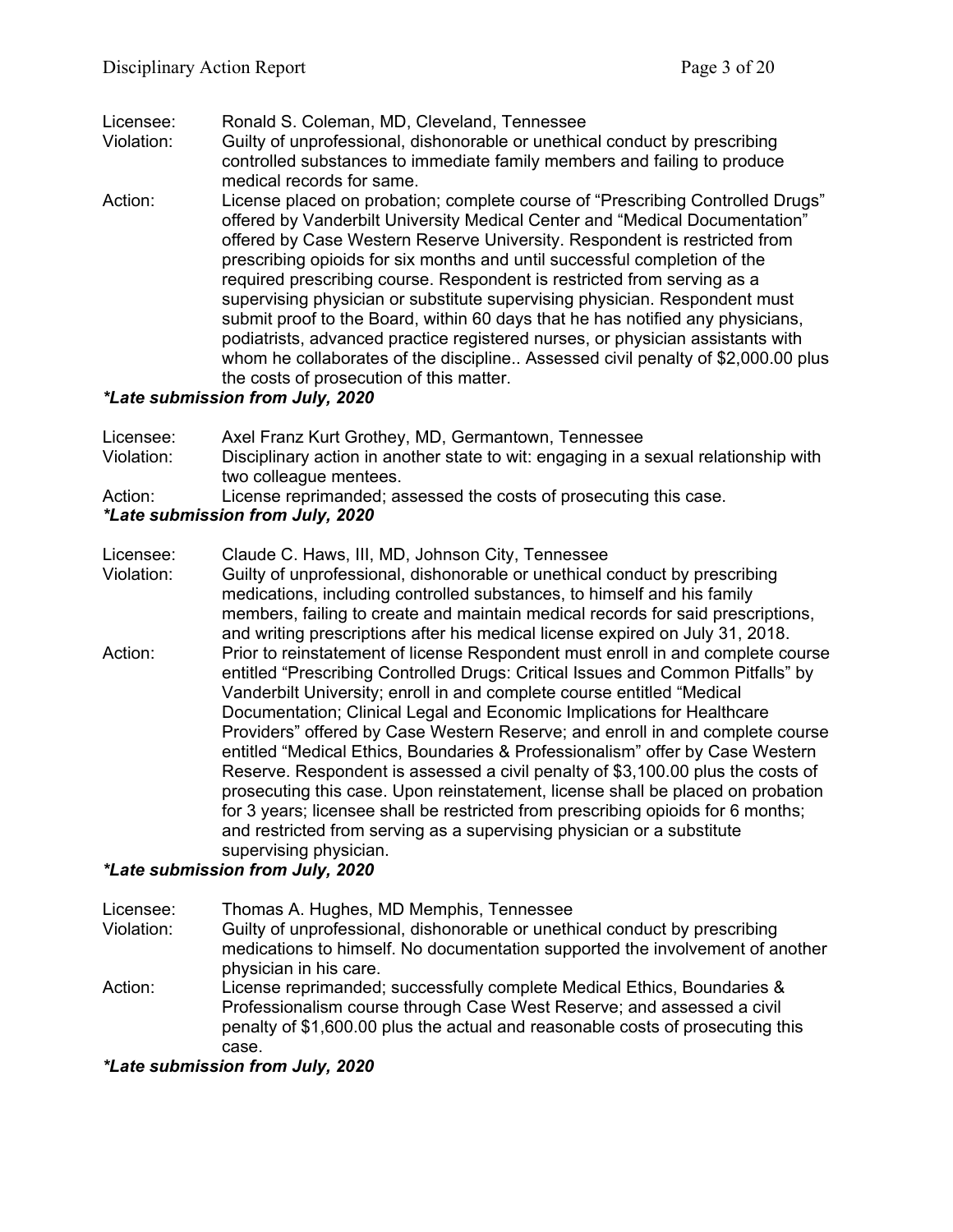## **BOARD OF MEDICAL EXAMINERS' COMMITTEE ON PHYSICIAN ASSISTANTS**

Licensee: Amber Marie Barnard, PA, Bean Station, Tennessee Guilty of unprofessional, dishonorable, or unethical conduct to wit: positive urine drug screen; habitual intoxication or personal misuse of any drugs or the use of intoxicating liquors, narcotics, controlled substances, or other drugs or stimulants in such manner as to adversely affect the person's ability to practice as a physician assistant Action: License is suspended until Respondent shows proof of surrender of DEA registration and undergo an evaluation approved by the Tennessee Medical Foundation (TMF) and comply with recommendations until such time as respondent can be deemed safe to return to practice; at which time License shall be placed on probation for no less than 5 years. Assessed civil penalty of \$900.00 plus the costs of prosecuting this case.

### *Late submission from July, 2020*

| Licensee:<br>Violation:<br>Action: | Michael Anthony Bryant, PA, Marion, Illinois<br>Failure to properly maintain sufficient continuing education credits.<br>Agreed Citation; obtain 2 hours of continuing education hours regarding<br>prescribing practices to be completed within 180 days of the ratification of this<br>Citation, plus 10 penalty hours to be completed within 2 years of receipt of this<br>Citation; assessed civil penalty of \$40.00    |
|------------------------------------|------------------------------------------------------------------------------------------------------------------------------------------------------------------------------------------------------------------------------------------------------------------------------------------------------------------------------------------------------------------------------------------------------------------------------|
| Licensee:<br>Violation:<br>Action: | Jeffrey Alan Jones, PA, Cleveland, Tennessee<br>Failure to properly maintain sufficient continuing education credits.<br>Agreed Citation; obtain 2 hours of continuing education hours regarding<br>prescribing practices to be completed within 180 days of the ratification of this<br>Citation, plus 10 penalty hours to be completed within 2 years of receipt of this<br>Citation; assessed civil penalty of \$40.00    |
| Licensee:<br>Violation:<br>Action: | Lindsey Brooke Nix, PA, Maryville, Tennessee<br>Failed to timely renew license and continued practicing on an expired license<br>License reprimanded; assessed civil penalty of \$2,800.00 plus the actual and<br>reasonable costs of prosecuting this case.<br>Late submission from July, 2020                                                                                                                              |
| Licensee:<br>Violation:<br>Action: | Jarrod Dillon Roussel, PA, Ponte Vedra, Florida<br>Failure to properly maintain sufficient continuing education credits.<br>Agreed Citation; obtain 2 hours of continuing education hours regarding<br>prescribing practices to be completed within 180 days of the ratification of this<br>Citation, plus 10 penalty hours to be completed within 2 years of receipt of this<br>Citation; assessed civil penalty of \$40.00 |
| Licensee:                          | Shishir Batajoo, PA, Knoxville, Tennessee                                                                                                                                                                                                                                                                                                                                                                                    |

Violation: Failure to properly maintain sufficient continuing education credits. Action: Agreed Citation; obtain 2 hours of continuing education hours regarding prescribing practices to be completed within 180 days of the ratification of this Citation, plus 10 penalty hours to be completed within 2 years of receipt of this Citation; assessed civil penalty of \$40.00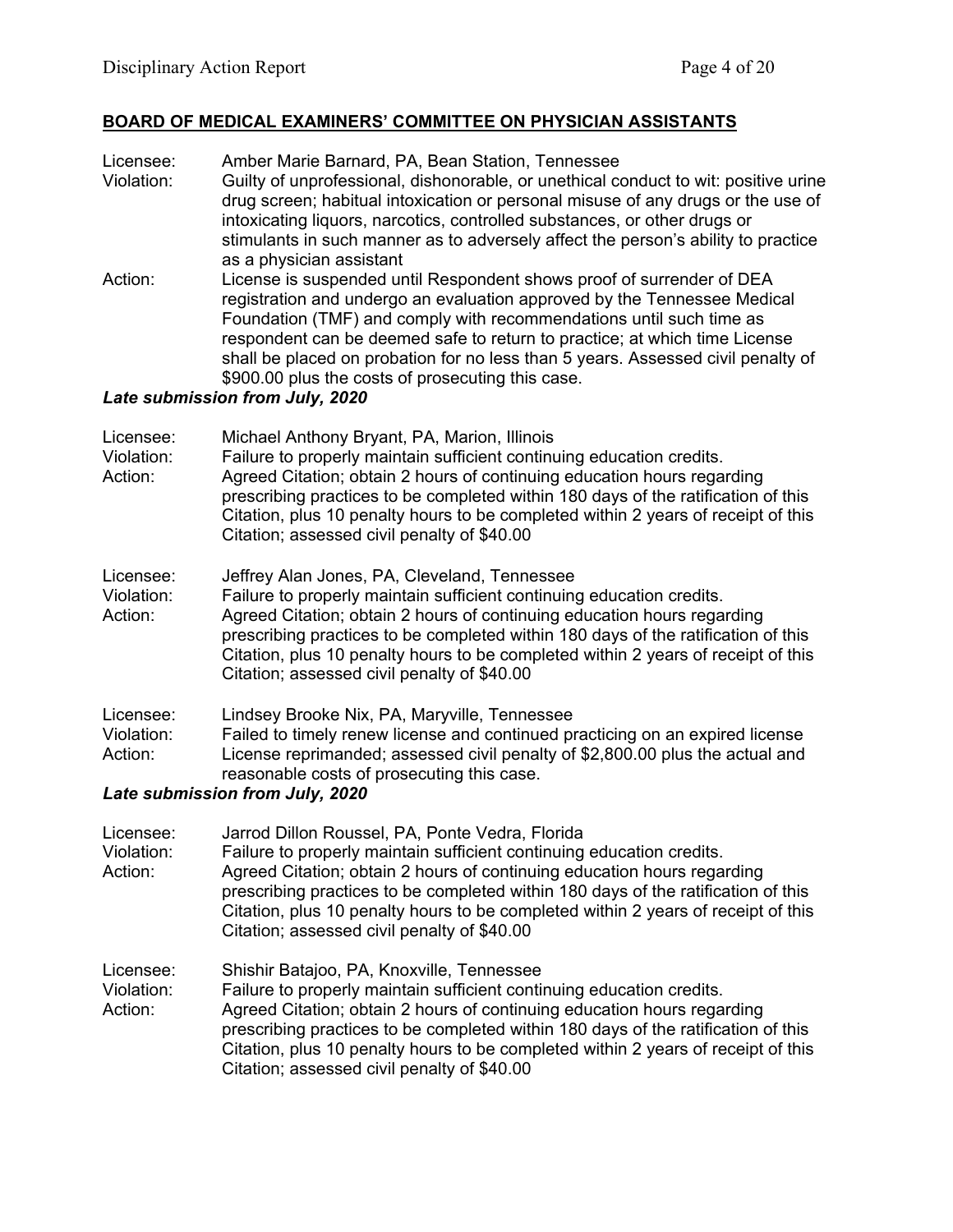## **BOARD OF NURSING**

| Licensee:<br>Violation:<br>Action: | Lauren Lee Ahern, APRN/RN, Memphis<br>Unfit or incompetent by reason of negligence, habits or other cause; addicted to<br>alcohol or drugs to the degree of interfering with nursing duties; and guilty of<br>unprofessional conduct: to wit: the use of any intoxicating beverage or the illegal<br>use of any narcotic or dangerous drug while on duty in any health care facility,<br>school, institution, or other work place location; being under the influence of<br>alcoholic beverages, or under the influence of drugs which impair judgment<br>while on duty in any health care facility, school, institution or other work place<br>location; failing to take appropriate action in safeguarding the patient from<br>incompetent health care practices; and refusing to submit to a drug test or<br>testing positive for any drug on any government or private sector pre-<br>employment, or employer-ordered or confirmed drug test<br>APRN certificate and RN license suspended with terms |
|------------------------------------|----------------------------------------------------------------------------------------------------------------------------------------------------------------------------------------------------------------------------------------------------------------------------------------------------------------------------------------------------------------------------------------------------------------------------------------------------------------------------------------------------------------------------------------------------------------------------------------------------------------------------------------------------------------------------------------------------------------------------------------------------------------------------------------------------------------------------------------------------------------------------------------------------------------------------------------------------------------------------------------------------------|
| Licensee:<br>Violation:            | David S. Bilbrey, RN, Cookeville<br>Guilty of unprofessional conduct; to wit: a healthcare practitioner violates the<br>practitioner's practice act by refusing to submit to a drug test or testing positive<br>for any drug on any government or private sector pre-employment or<br>employer-ordered confirmed drug test for an employer when the practitioner<br>does not have a lawful prescription for using the drug or a valid medical reason<br>for using the drug; unauthorized use or removal of narcotics, drugs, supplies,<br>or equipment from any health care facility, school, institution or other work<br>place location; and engaging in acts of dishonesty which relate to the practice<br>of nursing                                                                                                                                                                                                                                                                                 |
| Action:                            | License suspended with terms; must obtain continuing education hours;<br>assessed civil penalty of \$1,000.00; plus costs not to exceed \$5,000.00                                                                                                                                                                                                                                                                                                                                                                                                                                                                                                                                                                                                                                                                                                                                                                                                                                                       |
| Licensee:<br>Violation:<br>Action: | Christina Leigh Birchfield, APRN/RN, Biloxi MS<br>Unfit or incompetent by reason of negligence, habits or other cause; and<br>guilty of unprofessional conduct; to wit: failure to maintain a record for<br>each patient which accurately reflects the nursing problems and<br>interventions for the patient and/or failure to maintain a record for each<br>patient which accurately reflects the name and title of the nurse providing<br>care; and over-prescribing, or prescribing in a manner inconsistent with<br>Rules 1000-04-.08 and 1000-04-.09<br>APRN certificate and RN license suspended with terms; must obtain continuing                                                                                                                                                                                                                                                                                                                                                                |
|                                    | education hours; must provide monthly reports on prescribing reviewed by<br>supervising physician when applicable; assessed civil penalties in the amount of<br>\$500.00                                                                                                                                                                                                                                                                                                                                                                                                                                                                                                                                                                                                                                                                                                                                                                                                                                 |
| Licensee:<br>Violation:            | Shannon W. Boitz, LPN, Johnson City<br>Guilty of unprofessional conduct; to wit: healthcare practitioner violates the<br>practitioner's practice act by refusing to submit to a drug test or testing<br>positive for any drug on any government or private sector pre-employment<br>or employer-ordered confirmed drug test for an employer when the<br>practitioner does not have a lawful prescription for using the drug or a                                                                                                                                                                                                                                                                                                                                                                                                                                                                                                                                                                         |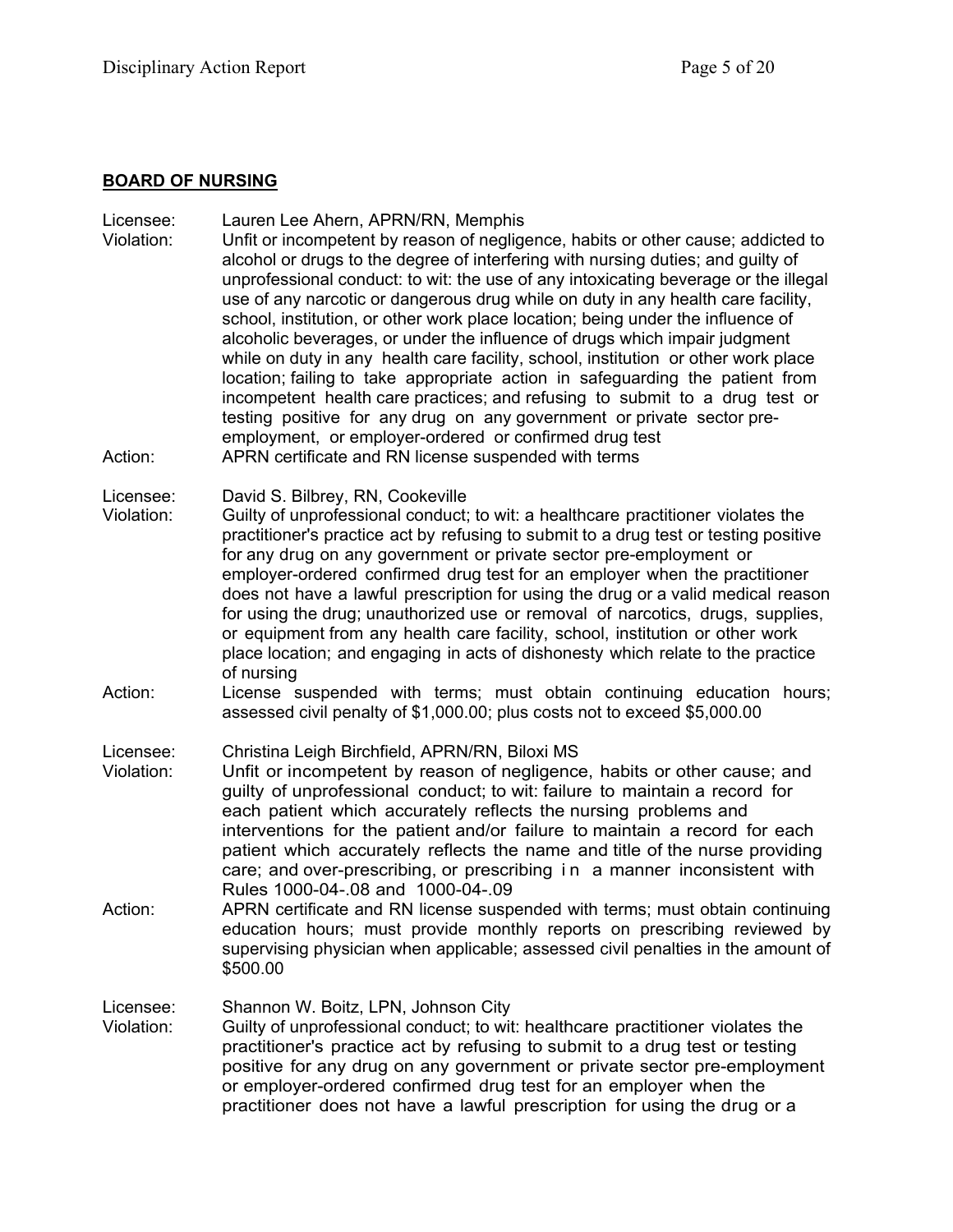valid medical reason for using the drug; use of any intoxicating beverage or the illegal use of any narcotic or dangerous drug while on duty in any health care facility, school, institution, or other work place location; and being under the influence of alcoholic beverages, or under the influence of drugs which impair judgment while on duty in any health care facility, school, institution or other work place location

Action: License suspended with terms

Licensee: Cristina M. Burks, APRN/RN, Mt. Juliet

- Violation: Guilty of a crime; unfit or incompetent by reason of negligence, habits or other cause; and guilty of unprofessional conduct; to wit: failure to maintain a record for each patient which accurately reflects the nursing problems and interventions for the patient and/or failure to maintain a record for each patient which accurately reflects the name and title of the nurse providing care; over-prescribing, or prescribing in a manner inconsistent with Rules 1000- 04-.08 and 1000-04-.09; and engaging in acts of dishonesty which relate to the practice of nursing
- Action: APRN certificate and RN license placed on probation for no less than two vears: must provide monthly reports on prescribing reviewed by supervising physician; must obtain continuing education hours; plus costs not to exceed \$1,000.00

Licensee: Carmen S. Butcher, RN, Mascot

- Violation: Guilty of unprofessional conduct; to wit: being under the influence of alcoholic beverages, or under the influence of drugs which impair judgment while on duty in any health care facility, school , institution or other work place location
- Action: License suspended with terms; plus costs not to exceed \$500.00

Licensee: Donna R. Carson, RN, Chattanooga

- Violation: Guilty of unprofessional conduct; to wit: testing positive for any drug on any government or private sector pre- employment or employer-ordered confirmed drug test
- Action: License suspended with terms

Licensee: Justina N. Coffey, LPN, Hillsboro

- Violation: Guilty of unprofessional conduct; to wit: revocation, suspension, probation or other discipline of a license to practice nursing by another state or territory of the United States for any act or omission which would constitute grounds for the revocation, suspension, probation or other discipline of a license in this state
- Action: License suspended with terms; assessed civil penalty in the amount of \$1,000.00; plus costs not to exceed \$5,000.00

Licensee: Kelley S. Collard, RN, Clinton

Violation: Guilty of unprofessional conduct

Action: Conditional reinstatement of RN license granted; license suspended; suspension stayed; license placed on probation for no less than three years to run concurrent with TnPAP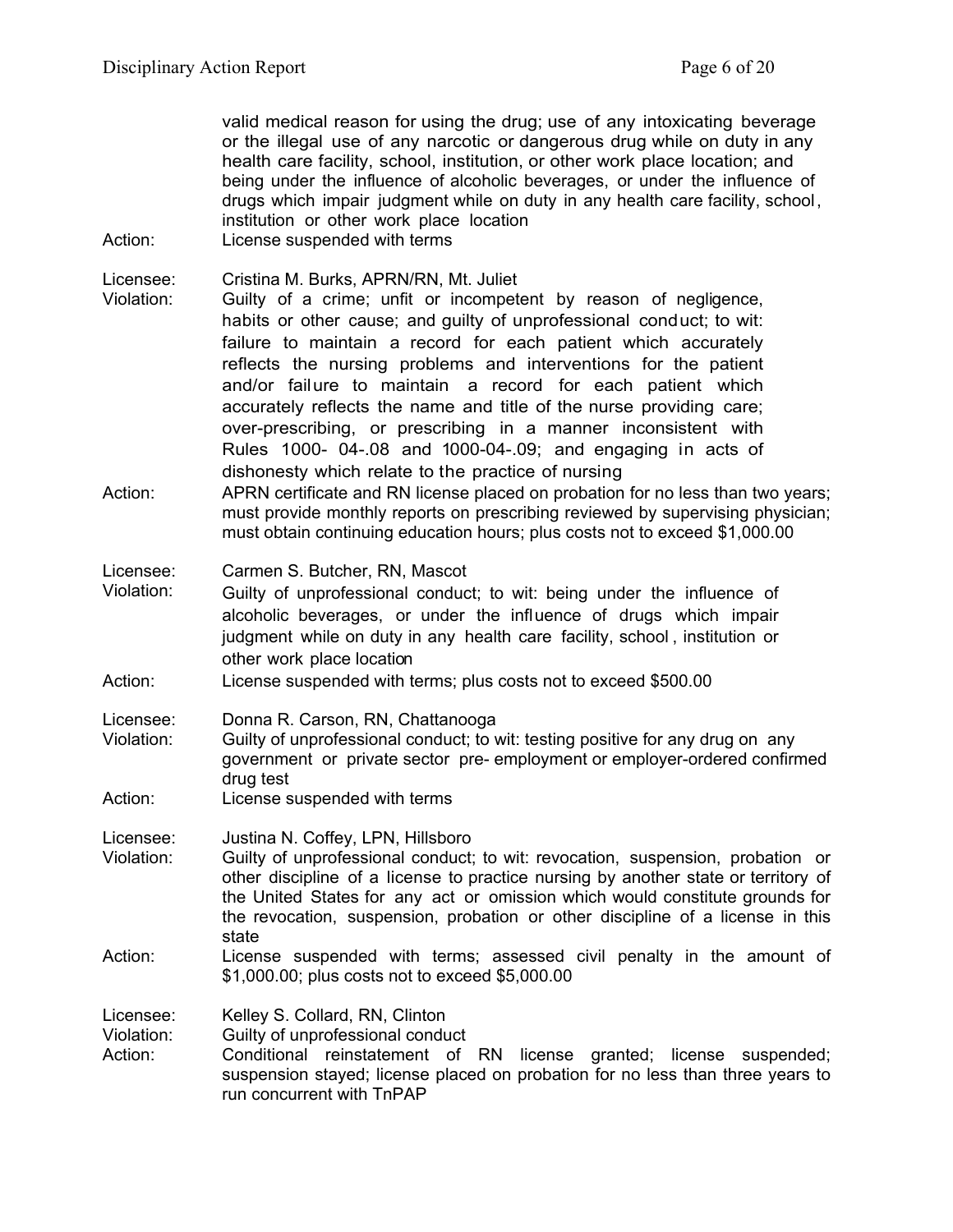Licensee: Rebecca A. Crippen, LPN, Knoxville

Violation: Guilty of unprofessional conduct; to wit: failure to maintain a record for each patient which accurately reflects the nursing problems and interventions for the patient and/or failure to maintain a record for each patient which accurately reflects the name and title of the nurse providing care; making false or materially incorrect, inconsistent or unintelligible entries in any patient records or in the records of any health care facility, school, institution or other work place location pertaining to the obtaining, possessing or administration of any controlled substance as defined in the Federal Controlled Substances Act; unauthorized use or removal of narcotics, drugs, supplies, or equipment from any health care facility, school, institution or other work place location; engaging in acts of dishonesty which relate to the practice of nursing; violating confidentiality of information or knowledge concerning the patient, except when required to do so by a court of law; and Refusing to submit to a drug test or testing positive for any drug on any government or private sector pre-employment, or employer-ordered confirmed drug test Action: License revoked; assessed civil penalty of \$2,000.00; plus costs not to exceed \$8,000.00

Licensee: Larry Crockett, RN, Nashville

Violation: Guilty of unprofessional conduct

Action: Suspension of RN license stayed; RN license placed on probation for no less than three years to run concurrent with Tennessee Professional Assistance Program monitoring agreement; Suspension of APRN certificate maintained

Licensee: Stefanie K. Cuff, RN, Wartrace

Violation: Refusing to submit to a drug test or testing positive for any drug on any government or private sector pre-employment, or employerordered or confirmed drug test; unfit or incompetent by reason of negligence, habits or other cause; addicted to alcohol or drugs *to* the degree of interfering with nursing duties; and guilty of unprofessional conduct; to wit: making false or materially incorrect, inconsistent or unintelligible entries in any patient records or in the records of any health care facility, school, institution or other work place location pertaining to the obtaining, possessing or administration of any controlled substance as defined in the Federal Controlled Substances Act; unauthorized use or removal of narcotics, drugs, supplies, or equipment from any health care facility, school, institution or other work place location; use of any intoxicating beverage or the illegal use of any narcotic or dangerous drug while on duty in any health care facility, school, institution, or other work place location; being under the influence of alcoholic beverages, or under the influence of drugs which impair judgment while on duty in any health care facility, school, institution or other work place location; and engaging in acts of dishonesty which relate to the practice of nursing

Action: License suspended with terms; plus costs not to exceed \$750.00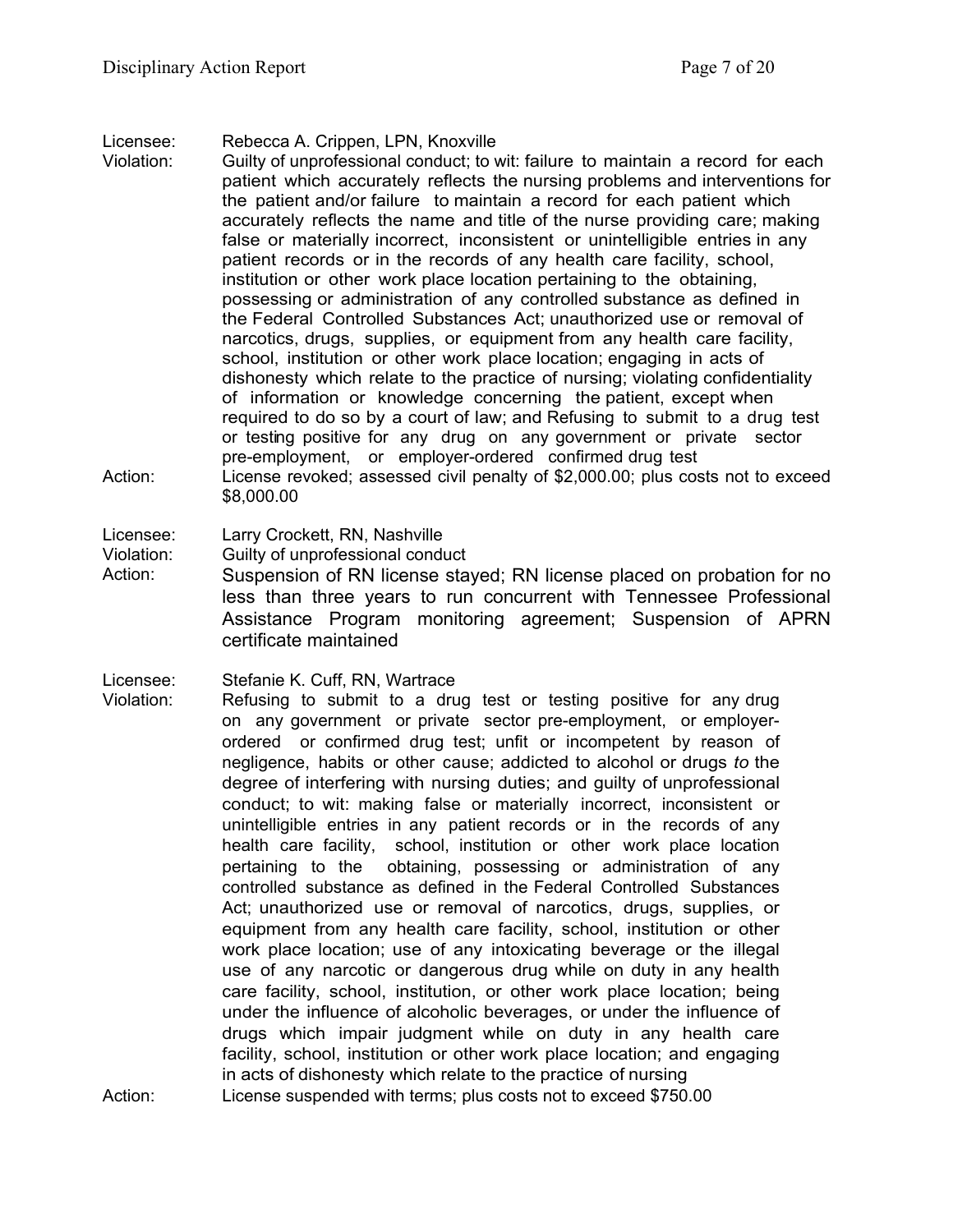| Licensee:<br>Violation:<br>Action: | Brandi Bettina Davis, RN, Newport<br>Addicted to alcohol or drugs to the degree of interfering with nursing<br>duties; and guilty of unprofessional conduct<br>License suspended with terms; suspension stayed; license placed on probation<br>for no less than three years to run concurrent with TNPAP                                                                                                                                                                                                                                                                                                                                                                                                                                                                                                       |
|------------------------------------|----------------------------------------------------------------------------------------------------------------------------------------------------------------------------------------------------------------------------------------------------------------------------------------------------------------------------------------------------------------------------------------------------------------------------------------------------------------------------------------------------------------------------------------------------------------------------------------------------------------------------------------------------------------------------------------------------------------------------------------------------------------------------------------------------------------|
| Licensee:<br>Violation:            | Julie K. Davis, LPN, Decatur<br>Guilty of unprofessional conduct; to wit: unauthorized use or removal of<br>narcotics, drugs, supplies, or equipment from any health care facility,<br>school, institution or other work place location; and engaging in acts of<br>dishonesty which relate to the practice of nursing                                                                                                                                                                                                                                                                                                                                                                                                                                                                                         |
| Action:                            | License suspended with terms                                                                                                                                                                                                                                                                                                                                                                                                                                                                                                                                                                                                                                                                                                                                                                                   |
| Licensee:<br>Violation:<br>Action: | Lisa A. Devenyi, RN, Knoxville<br>Mentally incompetent; guilty of unprofessional conduct; and guilty of a crime<br>License suspended with terms                                                                                                                                                                                                                                                                                                                                                                                                                                                                                                                                                                                                                                                                |
| Licensee:<br>Violation:            | Gayla D. Dodd, RN, La Fayette GA<br>Guilty of unprofessional conduct; to wit: making false or materially incorrect,<br>inconsistent or unintelligible entries in any patient records or in the<br>records of any health care facility, school, institution or other work place<br>location pertaining to the obtaining, possessing or administration of any<br>controlled substance as defined in the Federal Controlled Substances<br>Act; unauthorized use or removal of narcotics, drugs, supplies, or<br>equipment from any health care facility, school. institution or other<br>work place location; and engaging in acts of dishonesty which relate to the<br>practice of nursing                                                                                                                       |
| Action:                            | License suspended with terms                                                                                                                                                                                                                                                                                                                                                                                                                                                                                                                                                                                                                                                                                                                                                                                   |
| Licensee:<br>Violation:            | Gene G. Dougherty, RN, Paris<br>Guilty of fraud or deceit in procuring or attempting to procedure a license to<br>practice nursing; guilty of a crime; and guilty of unprofessional conduct; to wit:<br>making false or materially incorrect, inconsistent or unintelligible entries in any<br>patient records or in the records of any health care facility, school, institution<br>or other work place location pertaining to the obtaining, possessing or<br>administration of any controlled substance as defined in the Federal Controlled<br>Substance Act; unauthorized use or removal of narcotics, drugs, supplies, or<br>equipment from any health care facility, school, institution or other work<br>place location; and engaging in acts of dishonesty which relate to the practice of<br>nursing |
| Action:                            | License revoked; assess civil penalties in the amount of \$500.00; plus costs not<br>to exceed \$5,000.00                                                                                                                                                                                                                                                                                                                                                                                                                                                                                                                                                                                                                                                                                                      |
| Licensee:<br>Violation:            | Lisa J. Eldridge, VA LPN, Jonesville VA<br>Refusing to submit to a drug test or testing positive for any drug on any<br>government or private sector pre-employment, or employer-ordered<br>confirmed drug test; and guilty of unprofessional conduct; to wit:<br>unauthorized use or removal of narcotics, drugs, supplies, or equipment from<br>any health care facility, school, institution or other work place location; and<br>engaging in acts of dishonesty which relate to the practice of nursing                                                                                                                                                                                                                                                                                                    |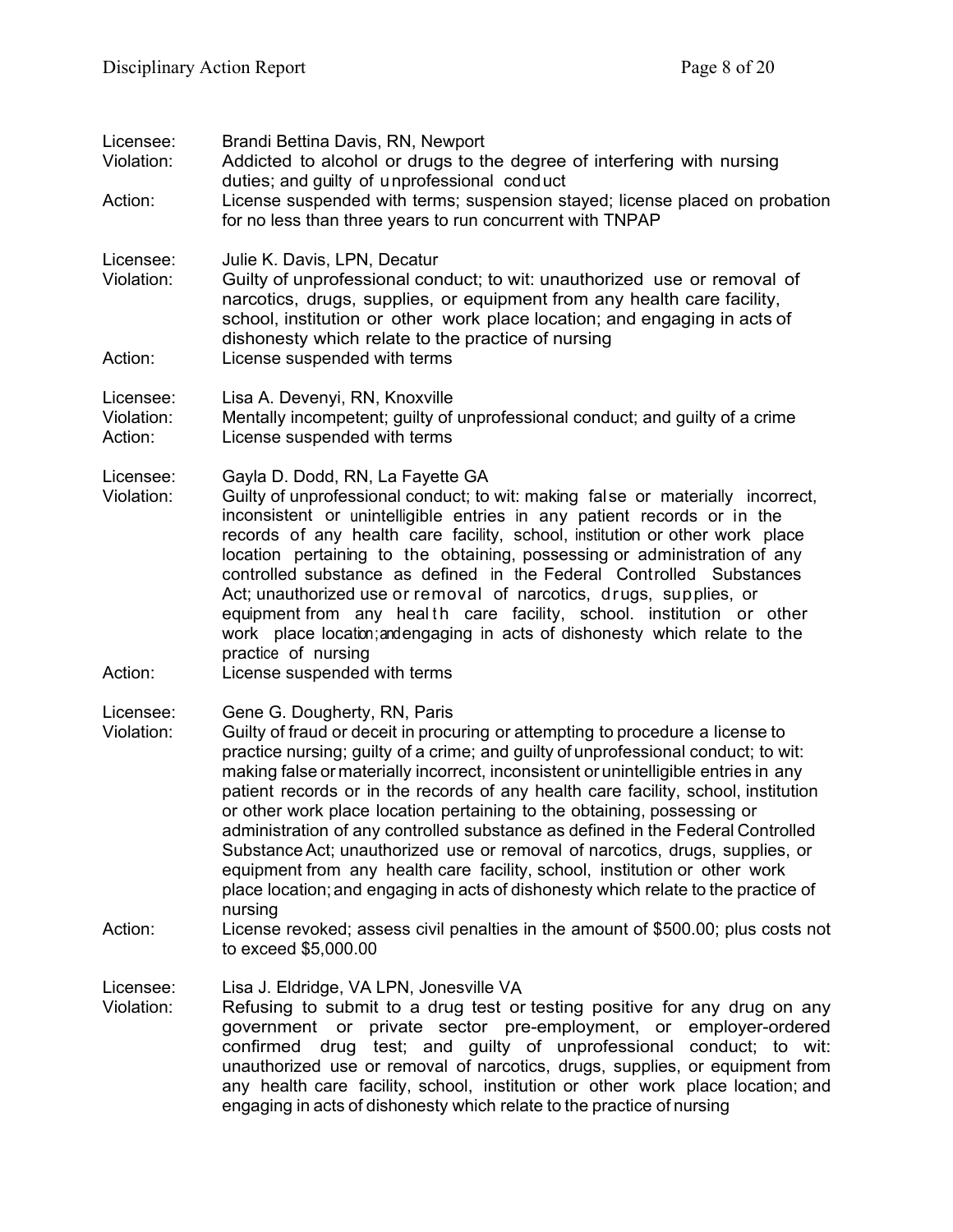- Action: Privilege to practice in the State of Tennessee revoked; assessed civil penalties in the amount of \$2,000.00; plus costs not to exceed \$7,000.00
- Licensee: Patricia C. Elliot, RN, Murfreesboro
- Violation: Guilty of unprofessional conduct; to wit: violating confidentiality of information or knowledge concerning the patient, except when required to do so by a court of law
- Action: License placed on probation until completion of terms; must obtain continuing education hours; assessed civil penalty of \$750.00; plus costs not to exceed \$500.00
- Licensee: Lori A. Emery, APRN/RN, Spring Hill

Violation: Guilty of a crime; unfit or incompetent by reason of negligence, habits or other cause; and guilty of unprofessional conduct

```
Action: APRN certificate and RN license suspended with terms
```
- Licensee: Selina Gilley, LPN, Gray
- Violation: Guilty of unprofessional conduct; to wit: abandoning or neglecting a patient requiring nursing care
- Action: License revoked; assessed civil penalties of \$500.00; plus costs not to exceed \$5,000.00
- Licensee: Kimberly Lynn Gragg, LPN, Cookeville
- Violation: Guilty of unprofessional conduct; to wit: intentionally or negligently causing physical or emotional injury to a patient; and failing to take appropriate action in safeguarding the patient from incompetent health care practices
- Action: License voluntarily surrendered; placed on Abuse Registry for no less than one year; assessed civil penalties in the amount of \$500.00; plus costs not to exceed \$500.00
- Licensee: Joseph Allen Greenwood, RN, Memphis
- Violation: Addicted to alcohol or drugs to the degree of interfering with nursing duties; guilty of fraud or deceit in procuring or attempting to procure a license to practice nursing; and guilty of unprofessional conduct; to wit: revocation , suspension , probation or other discipline of a license to practice nursing by another state or territory of the United States for any act or omission which would constitute grounds for the revocation, suspension, probation or other discipline of a license in this state; and engaging in acts of dishonesty which relate to the practice of nursing Action: License voluntarily surrendered
- Licensee: Katrina Dianne Harvey, LPN, Rocky Top
- Violation: Guilty of unprofessional conduct; to wit: intentionally or negligently causing physical or emotional injury to a patient; and failing to take appropriate action in safeguarding the patient from incompetent health care practices
- Action: License voluntarily surrendered; placed on the Abuse Registry for no less than two years; assessed civil penalties in the amount of \$500.00; plus costs not to exceed \$500.00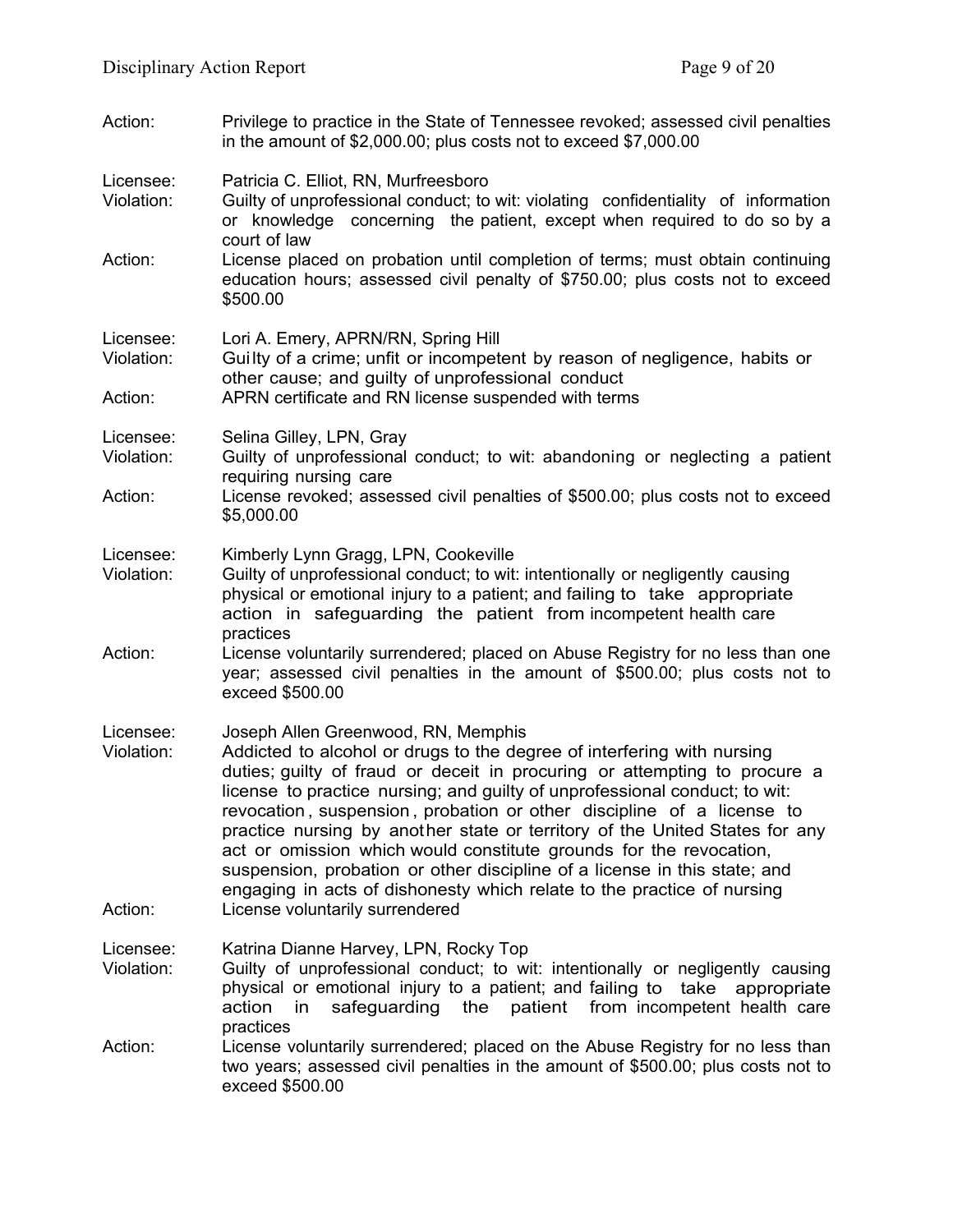Licensee: Renee Dawn Hayden, RN, Lenoir City

- Violation: Guilty of unprofessional conduct; to wit: failure to maintain a record for each patient which accurately reflects the nursing problems and interventions for the patient and/or failure to maintain a record for each patient which accurately reflects the name and title of the nurse providing care; abandoning or neglecting a patient requiring nursing care; and engaging in acts of dishonesty which relate to the practice of nursing
- Action: License placed on probation for no less than one year; must obtain continuing education hours; assessed civil penalties in the amount of \$500.00

#### Licensee: Donna Michelle Hembree, LPN, Ramer

- Violation: Unfit or incompetent by reason of negligence, habits or other cause; and guilty of unprofessional conduct; to wit: intentionally or negligently causing physical or emotional injury to a patient; failing to take appropriate action in safeguarding the patient from incompetent health care; and performing nursing techniques or procedures without proper education and practice
- Action: License placed on probation for three years with terms; must obtain continuing education hours; assessed civil penalty of \$500.00; plus costs not to exceed \$5,000.00
- Licensee: Leon Burnett Hensley, LPN, Clarksville
- Violation: Unfit or incompetent by reason of negligence, habits or other cause; and guilty of unprofessional conduct
- Action: License revoked
- Licensee: Christopher Bradley Herbst, RN, Brentwood
- Violation: Guilty of unprofessional conduct; to wit: failure to maintain a record for each patient which accurately reflects the nursing problems and interventions for the patient and/or failure to maintain a record for each patient which accurately reflects the name and title of the nurse providing care; and engaging in acts of dishonesty which relate to the practice of nursing Action: License placed on probation for no less than one year; must obtain continuing
- education hours; plus costs not to exceed \$500.00
- Licensee: Manuel Hyde, LPN, Marina CA
- Violation: Guilty of unprofessional conduct; to wit: revocation, suspension, probation or other discipline of a license to practice nursing by another state or territory of the United States for any act or omission which would constitute grounds for the revocation, suspension, probation or other discipline of a license in this state

### Action: License placed on probation until California license returns to unencumbered

- Licensee: Christon L. James, LPN, Lyles
- Violation: Guilty of unprofessional conduct; to wit: failure to maintain a record for each patient which accurately reflects the nursing problems and interventions for the patient and/or failure to maintain a record for each patient which accurately reflects the name and title of the nurse providing care; abandoning or neglecting a patient requiring nursing care; and engaging in acts of dishonesty which relate to the practice of nursing Action: License placed on probation for no less than one year; must obtain continuing education hours; assessed civil penalties in the amount of \$250.00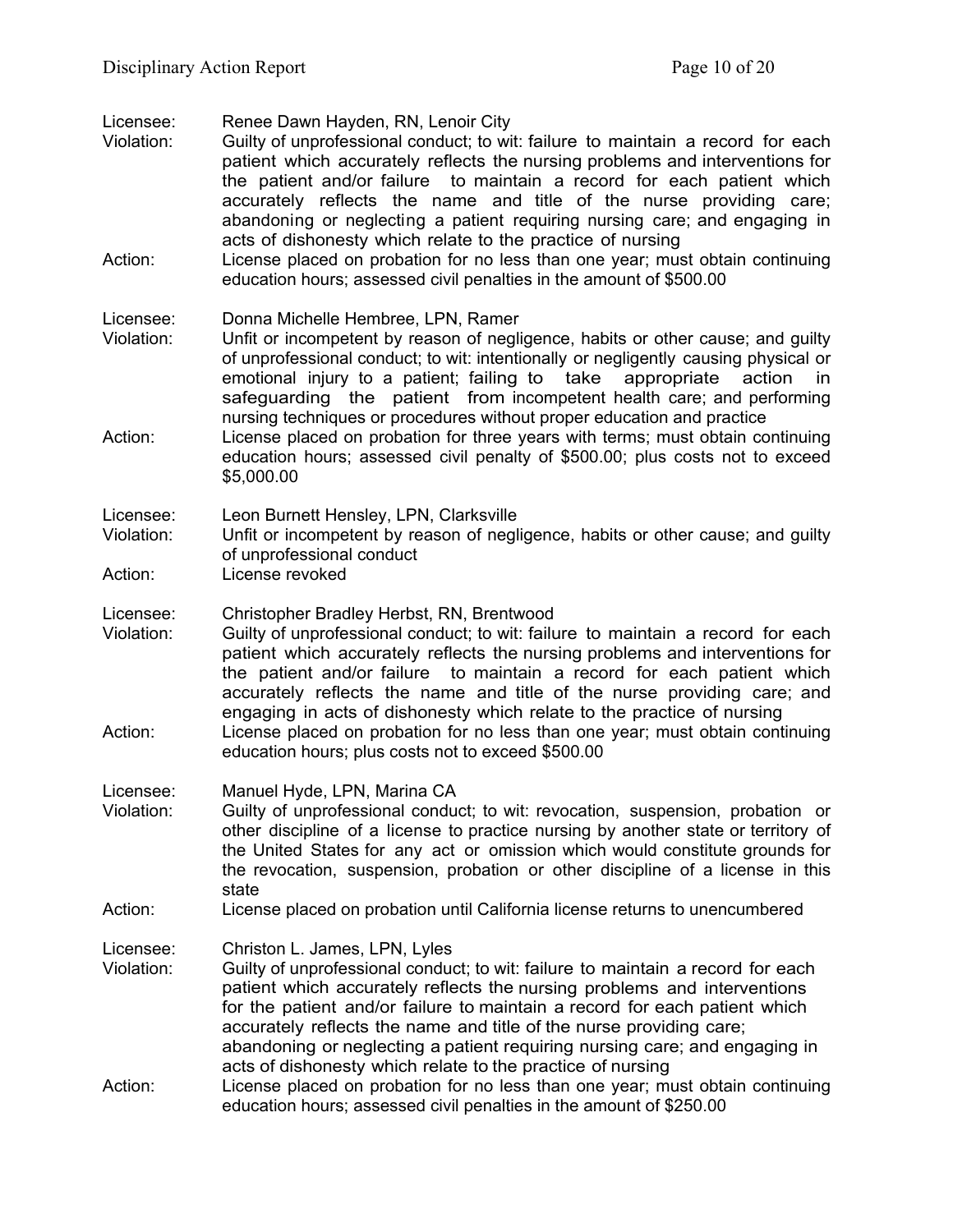| Licensee:<br>Violation:<br>Action: | Jessica L. Jolly, RN, Murfreesboro<br>Unfit or incompetent by reason of negligence, habits or other cause<br>License suspended with terms                                                                                                                                                                                                                                                                                                                                                                                                                                                                                                                                                                                                                                                                                                                                                                                                                                                                                                                                                                                                            |
|------------------------------------|------------------------------------------------------------------------------------------------------------------------------------------------------------------------------------------------------------------------------------------------------------------------------------------------------------------------------------------------------------------------------------------------------------------------------------------------------------------------------------------------------------------------------------------------------------------------------------------------------------------------------------------------------------------------------------------------------------------------------------------------------------------------------------------------------------------------------------------------------------------------------------------------------------------------------------------------------------------------------------------------------------------------------------------------------------------------------------------------------------------------------------------------------|
| Licensee:<br>Violation:<br>Action: | Ola M. Jones, RN, Memphis<br>Guilty of unprofessional conduct<br>License reprimanded; multistate deactivated; must obtain continuing education<br>hours; multistate deactivated until terms met; assessed civil penalty of \$250.00                                                                                                                                                                                                                                                                                                                                                                                                                                                                                                                                                                                                                                                                                                                                                                                                                                                                                                                  |
| Licensee:<br>Violation:<br>Action: | Rodger J. Kelley, RN, Tuscon AZ<br>Guilty of unprofessional conduct; to wit: revocation, suspension, probation or<br>other discipline of a license to practice nursing by another state or territory of<br>the United States for any act or omission which would constitute grounds for<br>the revocation, suspension, probation or other discipline of a license in this<br>state; and engaging in acts of dishonesty which relate to the practice of<br>nursing<br>License voluntarily surrendered                                                                                                                                                                                                                                                                                                                                                                                                                                                                                                                                                                                                                                                 |
| Licensee:<br>Violation:<br>Action: | Wanda F. Key, APRN/RN, Nashville<br>Guilty of a crime<br>APRN certificate and RN license placed on probation to run concurrent with<br>criminal probation; plus costs not to exceed \$500.00                                                                                                                                                                                                                                                                                                                                                                                                                                                                                                                                                                                                                                                                                                                                                                                                                                                                                                                                                         |
| Licensee:<br>Violation:<br>Action: | Virginia G. King, RN, Hendersonville<br>Guilty of a crime; unfit or incompetent by reason of negligence, habits, or other<br>cause; and guilty of unprofessional conduct; to wit: failure to maintain a record<br>for each patient which accurately reflects the nursing problems and<br>interventions for the patient and/or failure to maintain a record for each<br>patient which accurately reflects the name and title of the nurse providing<br>care; abandoning or neglecting a patient requiring nursing care; making<br>false or materially incorrect, inconsistent or unintelligible entries in any<br>patient records or in the records of any health care facility, school,<br>institution or other work place location pertaining to the obtaining,<br>possessing or administration of any controlled substance as defined in<br>the Federal Controlled Substances Act; and engaging in acts of dishonesty<br>which relate to the practice of nursing<br>License revoked; must be placed on the abuse registry for no less than one<br>year; assessed civil penalties in the amount of \$2,000.00; plus costs not to<br>exceed \$200.00 |
| Licensee:<br>Violation:            | Melvin Kelly Kitts, RN, Bristol<br>Refusing to submit to a drug test or testing positive for any drug on any<br>government or private sector pre-employment, or employer-ordered<br>or<br>confirmed drug test; addicted to alcohol or drugs to the degree of interfering with<br>nursing duties; and guilty of unprofessional conduct: to wit: making false or<br>materially incorrect, inconsistent or unintelligible entries in any patient<br>records or in the records of any health care facility, school, institution or<br>other work place location pertaining to the obtaining, possessing or                                                                                                                                                                                                                                                                                                                                                                                                                                                                                                                                               |

administration of any controlled substance as defined in the Federal Controlled Substances Act; unauthorized use or removal of narcotics,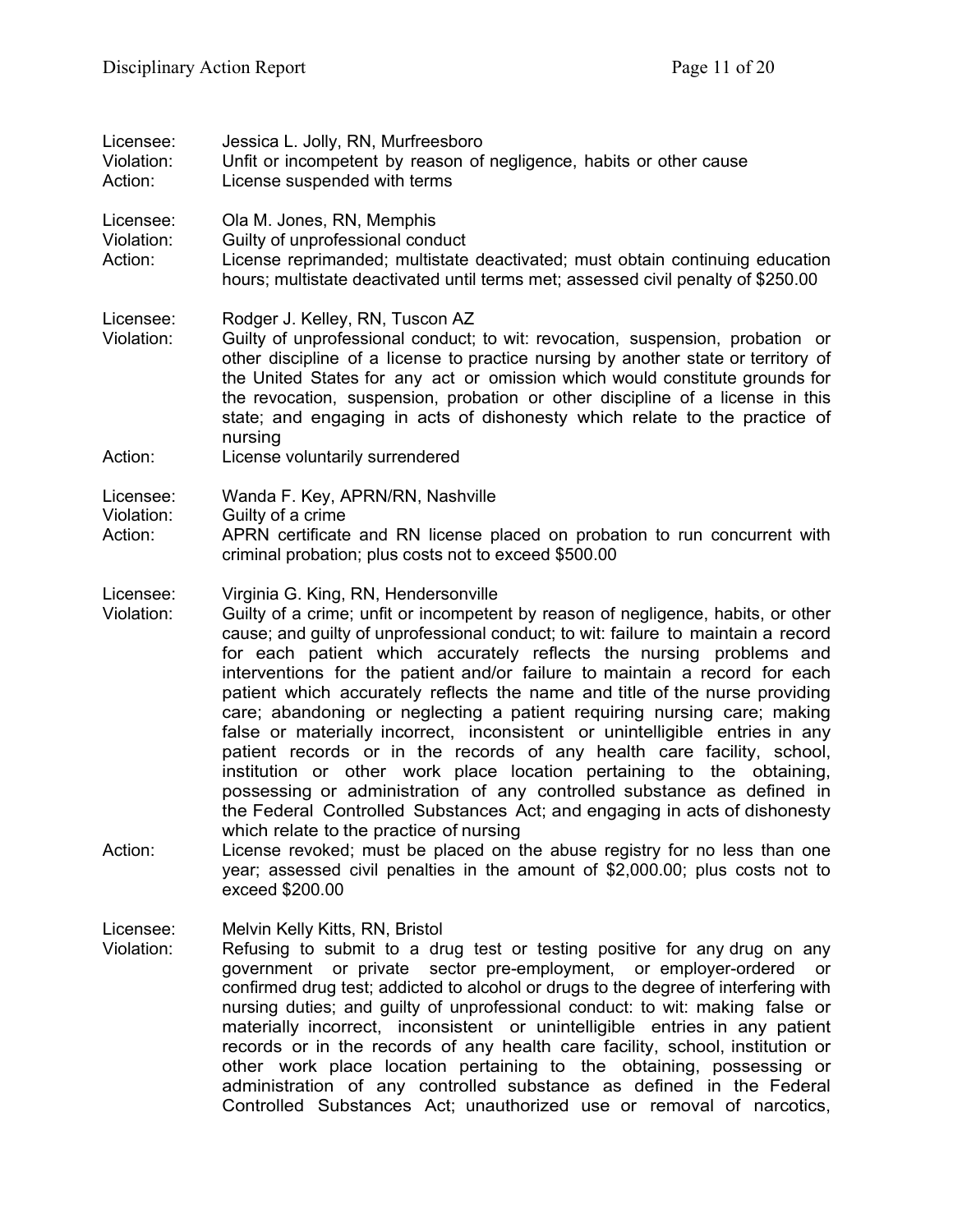drugs, supplies, or equipment from any health care facility, school, institution or other work place location; and engaging in acts of dishonesty which relate to the practice of nursing

Action: License suspended with terms; suspension stayed; license placed on probation for no less than five years to run concurrent with TNPAP

Licensee: Dana H. Knott, RN, Cordova

- Violation: Guilty of unprofessional conduct; to wit: unauthorized use or removal of narcotics, drugs, supplies, or equipment from any health care facility, school, institution or other work place location; the use of any intoxicating beverage or the illegal use of any narcotic or dangerous drug while on duty in any health care facility, school, institution, or other work place location; being under the influence of alcoholic beverages, or under the influence of drugs which impair judgment while on duty in any health care facility, school, institution or other work place location; and engaging in acts of dishonesty which relate to the practice of nursing
- Action: License suspended with terms

Licensee: Allie R. Lester, LPN, Rockwood

Violation: Guilty of unprofessional conduct

Action: License suspended; must obtain continuing education hours; assessed civil penalties in the amount of \$1,000.00; plus costs not to exceed \$500.00

Licensee: Joshua P. Little, RN, Columbia

Violation: Guilty of a crime; guilty of fraud or deceit in procuring or attempting to procure a license to practice nursing; and guilty of unprofessional conduct; to wit: unauthorized use or removal of narcotics, drugs, supplies, or equipment from any health care facility, school, institution or other work place location; and engaging in acts of dishonesty which relate to the practice of nursing Action: License suspended with terms; assessed civil penalties in the amount of \$5,000.00; plus costs not to exceed \$20,000.00

Licensee: Donna L. Locke, RN, Burlison

Violation: Guilty of unprofessional conduct; to wit: refusing to submit to a drug test or testing positive for any drug on any government or private sector preemployment, or employer-ordered or confirmed drug test Action: License suspended with terms; plus costs not to exceed \$500.00

Licensee: Megan A. Mallory, RN, Dunlap Violation: Mentally incompetent; and guilty of unprofessional conduct Action: License suspended with terms

Licensee: Lisa J. Malone, RN, Smyrna

Violation: Guilty of unprofessional conduct; to wit: refusing to submit to a drug test or testing positive for any drug on any government or private sector preemployment or employer-ordered confirmed drug test for an employer when the practitioner does not have a lawful prescription; unauthorized use or removal of narcotics, drugs supplies, or equipment from any health care facility, school. institution or other work pl ace location; being under the influence of alcoholic beverages, or under the influence of drugs which impair judgment while on duty in any health care facility, school, institution or other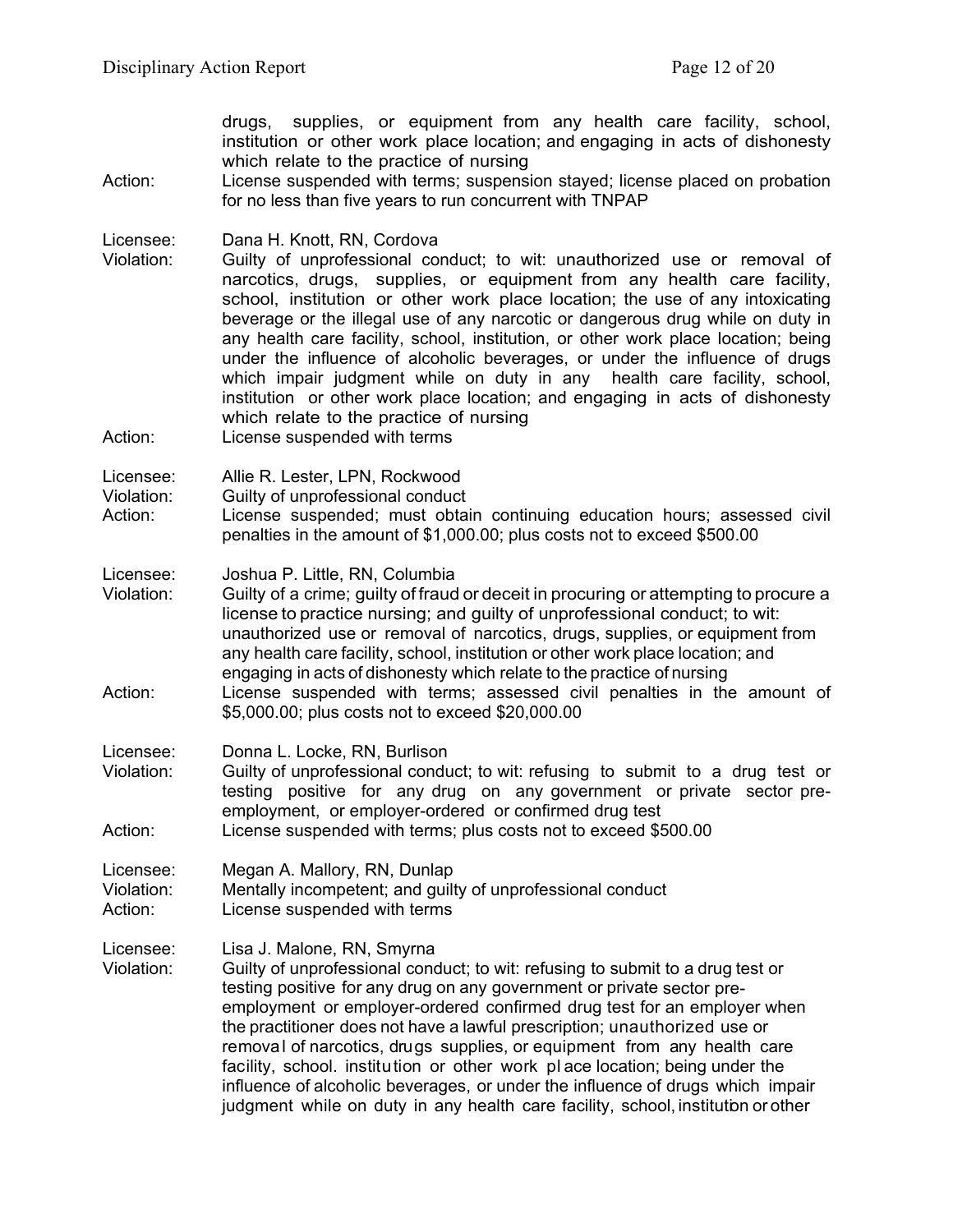work place location; and engaging in acts of dishonesty which relate to the practice of nursing

Action: License suspended with terms; plus costs not to exceed \$3,000.00

Licensee: Gerald T. Mathews Jr., LPN, Gainesboro

Violation: Guilty of a crime; and guilty of unprofessional conduct; to wit: revocation, suspension, probation or other discipline of a license to practice nursing by another state or territory of the United States for any act or omission which would constitute grounds for the revocation, suspension, probation or other discipline of a license in this state; TCA  $63-1-120(a)(1)(D)$ : Otherwise discipline a holder of a license, certificate, permit or authorization, if the applicant, licensee or certificate or permit holder has been disciplined by another state of the United States for any acts or omissions that would constitute grounds for discipline of a person licensed, certified, permitted or authorized in this Action: License suspended with terms; plus costs not to exceed \$250.00

Licensee: Alicia A. May, RN, Johnson City

- Violation: Guilty of a crime; and guilty of unprofessional conduct; to wit: aiding, abetting, assisting or hiring an individual to violate or circumvent any law or duly promulgated rule intended to guide the conduct of a nurse or any other licensed health care provider; and violating confidentiality of information or knowledge concerning the patient, except when required to do so by a court of law
- Action: License suspended for no less than five years from September 4, 2019; must obtain continuing education hours; must take and pass the Ethics and Boundaries Assessment Exam; assessed civil penalties in the amount of \$2,000.00

Licensee: Laura M. McIntosh, RN, Nashville

Violation: Testing positive for any drug on any government or private sector preemployment, or employer-ordered or confirmed drug test; and guilty of unprofessional conduct

Action: License suspended with terms; plus costs not to exceed \$2,200.00

Licensee: Martinique Moore, RN, Madison

- Violation: Refusing to submit to a drug test or testing positive for any drug on any government or private sector pre-employment, or employer-ordered or confirmed drug test
- Action: License suspended with terms

Licensee: Kelley J. Nacos, RN, Bluff City

- Violation: Testing positive for any drug on any government or private sector preemployment, or employer-ordered or confirmed drug test; and guilty of unprofessional conduct; to wit: use of any intoxicating beverage or the illegal use of any narcotic or dangerous drug while on duty in any health care facility, school, institution, or other work place location; and being under the influence of alcoholic beverages, or under the influence of drugs which impair judgment while on duty in any health care facility, school, institution or other work place location
- Action: License suspended with terms; plus costs not to exceed \$250.00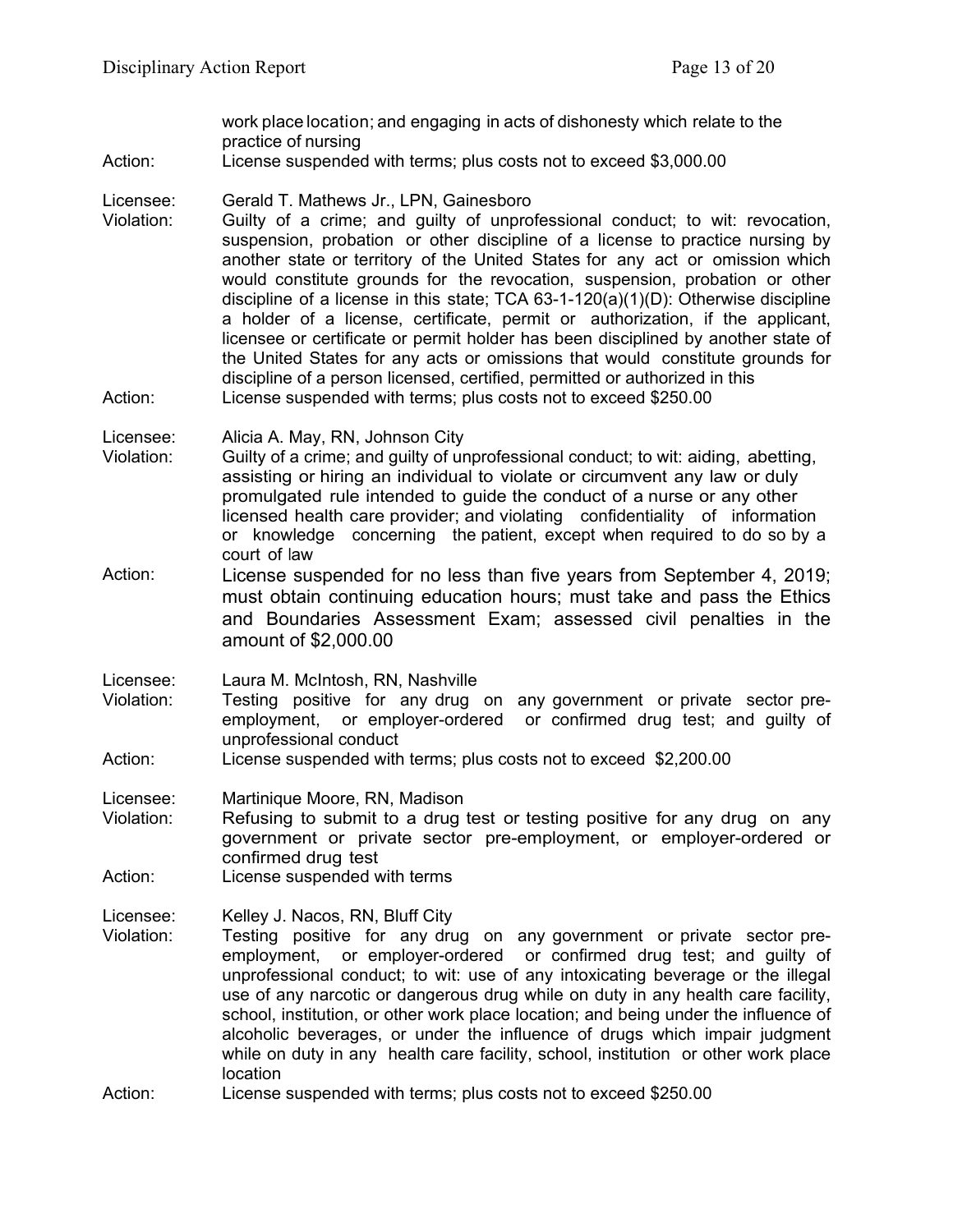| Licensee:<br>Violation:            | Mary L. Neal, LPN, Speedwell<br>Guilty of a crime; and guilty of unprofessional conduct; to wit; unauthorized use<br>or removal of narcotics, drugs, supplies, or equipment from any health care<br>facility, school, institution or other work place location; engaging in acts of<br>dishonesty which relate to the practice of nursing; and refusing to submit to a<br>drug test or testing positive for any drug on any government or private<br>sector pre-employment, or employer-ordered or confirmed drug test |
|------------------------------------|------------------------------------------------------------------------------------------------------------------------------------------------------------------------------------------------------------------------------------------------------------------------------------------------------------------------------------------------------------------------------------------------------------------------------------------------------------------------------------------------------------------------|
| Action:                            | License suspended with terms; plus costs not to exceed \$500.00                                                                                                                                                                                                                                                                                                                                                                                                                                                        |
| Licensee:<br>Violation:<br>Action: | Kimberly V. Patterson, RN, Nashville<br>Guilty of a crime; and guilty of unprofessional conduct<br>License suspended with terms; suspension stayed; license placed on probation<br>for no less than three years to run concurrent with TnPAP                                                                                                                                                                                                                                                                           |
| Licensee:<br>Violation:<br>Action: | Heather Purvis, RN, Smyrna<br>Violated or attempted to violate, directly, or indirectly, or assisted in or abetted<br>the violation of or conspired to violate, any provision of this chapter or any lawful<br>order of the board issued pursuant thereto<br>License reprimanded; plus costs not to exceed \$200.00                                                                                                                                                                                                    |
|                                    |                                                                                                                                                                                                                                                                                                                                                                                                                                                                                                                        |
| Licensee:<br>Violation:            | Joseph P. Rizzo, APRN/RN, Townsend<br>Guilty of unprofessional conduct; to wit: over-prescribing, or prescribing in a<br>manner inconsistent with Rules 1000-04-.08 and 1000-04-.09; and<br>practicing professional nursing in a manner inconsistent with T.C.A. § 63-7-<br>103                                                                                                                                                                                                                                        |
| Action:                            | APRN certificate and RN license reprimanded; must obtain continuing education<br>hours; assessed civil penalties in the amount of \$500.00                                                                                                                                                                                                                                                                                                                                                                             |
| Licensee:<br>Violation:            | Philip C. Rush, RN, Nashville<br>Unfit or incompetent by reason of negligence, habits or other cause; and guilty<br>of unprofessional conduct; intentionally or negligently causing physical or<br>emotional injury to a patient; and practicing professional nursing in a manner<br>inconsistent with T.C.A. § 63-7-103                                                                                                                                                                                               |
| Action:                            | License revoked; placed on the abuse registry for no less than one year;<br>assessed civil penalties in the amount of \$1,000.00; plus costs not to exceed<br>\$1,000.00                                                                                                                                                                                                                                                                                                                                               |
| Licensee:<br>Violation:            | Lori M. Russel, RN, Jamestown<br>Guilty of unprofessional conduct; to wit: refusing to submit to a drug test or<br>testing positive for any drug on any government or private sector pre-<br>employment or employer-ordered confirmed drug test                                                                                                                                                                                                                                                                        |
| Action:                            | License suspended with terms; plus costs not to exceed \$500.00                                                                                                                                                                                                                                                                                                                                                                                                                                                        |
| Licensee:<br>Violation:            | Michael H. Sahjian, RN, Culleoka<br>Guilty of unprofessional conduct; to wit: being under the influence of alcoholic<br>beverages, or under the influence of drugs which impair judgment while on<br>duty in any health care facility, school, institution or other work place location                                                                                                                                                                                                                                |
| Action:                            | License suspended; suspension stayed; license placed on probation for no less<br>than three years to run concurrent with TnPAP                                                                                                                                                                                                                                                                                                                                                                                         |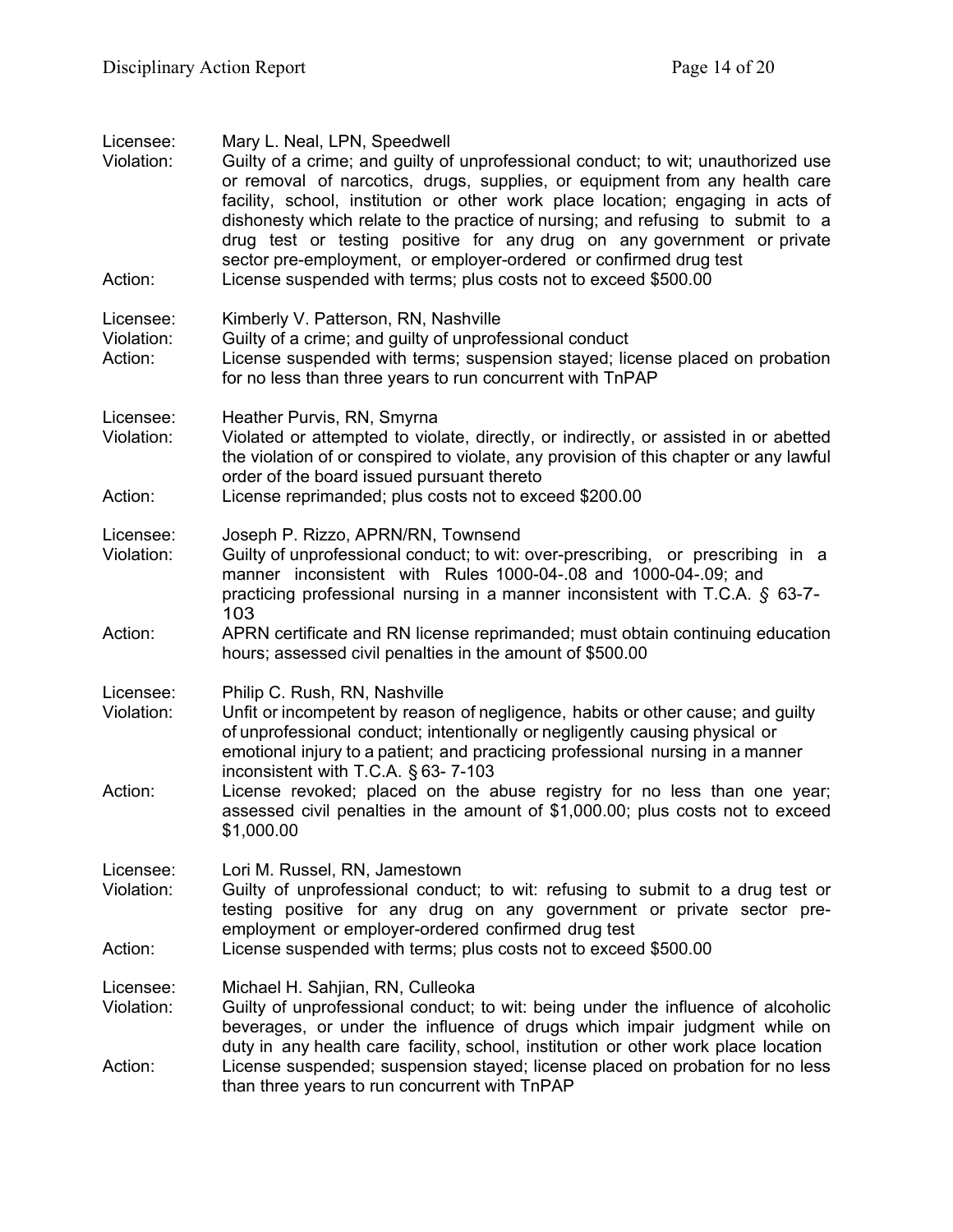| Licensee:<br>Violation:<br>Action: | Connie L. Shultz, RN, Athens<br>Guilty of unprofessional conduct; to wit: guilty of a crime; and abandoning or<br>neglecting a patient requiring nursing care<br>License placed on probation to run concurrent with criminal probation; must<br>obtain continuing education hours                                                                                                                                                                                                                                                                                                                                                                                                                                                                                                                                                                                                                                             |
|------------------------------------|-------------------------------------------------------------------------------------------------------------------------------------------------------------------------------------------------------------------------------------------------------------------------------------------------------------------------------------------------------------------------------------------------------------------------------------------------------------------------------------------------------------------------------------------------------------------------------------------------------------------------------------------------------------------------------------------------------------------------------------------------------------------------------------------------------------------------------------------------------------------------------------------------------------------------------|
| Licensee:<br>Violation:<br>Action: | Rosemary Skaggs, LPN, Muscle Shoals<br>Guilty of unprofessional conduct; to wit: Failure to maintain a record for each<br>patient which accurately reflects the nursing problems and interventions for<br>the patient and/or failure to maintain a record for each patient which<br>accurately reflects the name and title of the nurse providing care; practicing<br>practical nursing in a manner inconsistent with T.C.A. $\oint$ 63-7-103; making<br>false or materially incorrect, inconsistent or unintelligible entries in any<br>patient records or in the records of any health care facility, school,<br>institution or other work place location pertaining to the obtaining,<br>possessing or administration of any controlled substance as defined in the<br>Federal Controlled Substances Act; and engaging in acts of dishonesty<br>which relate to the practice of nursing<br>License voluntarily surrendered |
| Licensee:<br>Violation:<br>Action: | Rex Edward Sparks, APRN/RN, Nashville<br>Guilty of unprofessional conduct; to wit: practicing practical nursing in a<br>manner inconsistent with T.C.A. § 63-7-103<br>APRN certificate and RN license reprimanded; must obtain continuing education<br>hours; plus costs not to exceed \$500.00                                                                                                                                                                                                                                                                                                                                                                                                                                                                                                                                                                                                                               |
| Licensee:<br>Violation:<br>Action: | Alicia C. Swink, LPN, Mountain City<br>Guilty of crime; and guilty of unprofessional conduct<br>Conditional license reinstatement granted; license suspended with terms                                                                                                                                                                                                                                                                                                                                                                                                                                                                                                                                                                                                                                                                                                                                                       |
| Licensee:<br>Violation:<br>Action: | Whitney C. Tayes, RN, Cookeville<br>Guilty of unprofessional conduct; to wit: failure to maintain a record for each<br>patient which accurately reflects the nursing problems and interventions<br>for the patient and/or failure to maintain a record for each patient which<br>accurately reflects the name and title of the nurse providing care; and<br>engaging in acts of dishonesty which relate to the practice of nursing<br>License reprimanded; multistate deactivated; must obtain continuing education<br>hours; assessed civil penalties in the amount of \$175.00; plus costs not to<br>exceed \$1,000.00                                                                                                                                                                                                                                                                                                      |
| Licensee:<br>Violation:<br>Action: | Denise J. Teasley, LPN, Clarksville<br>Violated or attempted to violate, directly, or indirectly, or assisted in or abetted<br>the violation of or conspired to violate, any provision of this chapter or any lawful<br>order of the board issued pursuant thereto; and guilty of unprofessional conduct;<br>to wit: and engaging in acts of dishonest relating to practice of nursing<br>License voluntarily surrendered; assessed civil penalties in the amount of                                                                                                                                                                                                                                                                                                                                                                                                                                                          |
| Licensee:<br>Violation:            | \$3,600.00<br>Debbie A. Thompson, RN, Murfreesboro<br>Guilty of unprofessional conduct; to wit: practicing professional nursing in a<br>manner inconsistent with T.C.A. § 63-7-103                                                                                                                                                                                                                                                                                                                                                                                                                                                                                                                                                                                                                                                                                                                                            |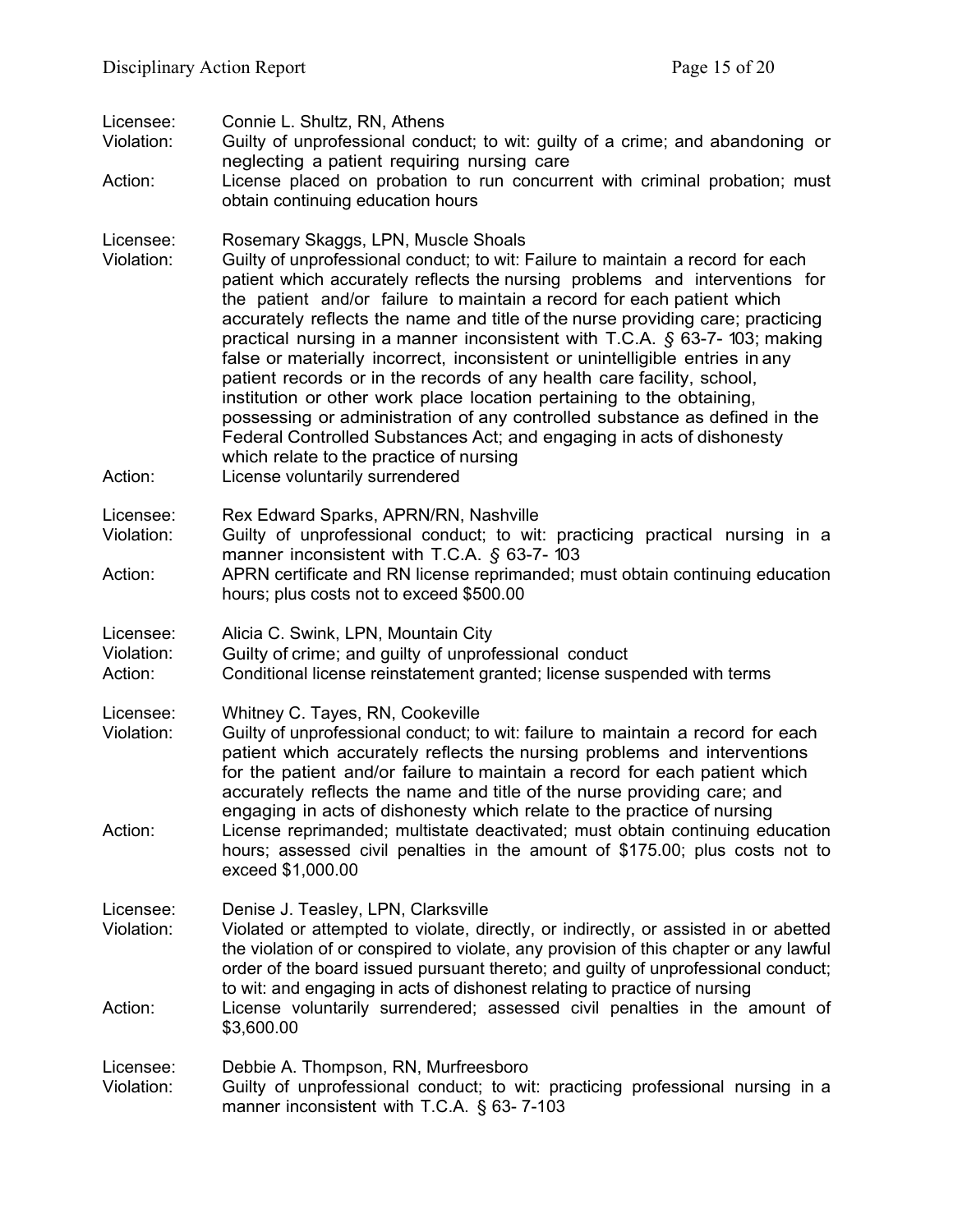Action: License placed on probation for no less than six months; must obtain continuing education hours; assessed civil penalties in the amount of \$500.00; plus costs not to exceed \$500.00

Licensee: Paige Toso, RN, Woodbury

- Violation: Guilty of unprofessional conduct; to wit: unauthorized use or removal of narcotics, drugs, supplies, or equipment from any health care facility, school, institution or other work place location
- Action: License voluntarily surrendered; plus costs not to exceed \$250.00

Licensee: Holly Trotter, LPN, Athens

Violation: Unfit or incompetent by reason of negligence, habits or other cause; and guilty of unprofessional conduct

Action: License suspended with terms

Licensee: Amber Walker (Moser), LPN, Collinwood

- Violation: Guilty of a crime; and guilty of unprofessional conduct; to wit: making false or materially incorrect, inconsistent or unintelligible entries in any patient records or in the records of any health care facility, school, institution or other work place location pertaining to the obtaining, possessing or administration of any controlled substance as defined in the Federal Controlled Substances Act; unauthorized use or removal of narcotics, drugs, supplies, or equipment from any health care facility, school, institution or other work place location; and engaging in acts of dishonesty which relate to the practice of nursing
- Action: License suspended with terms
- Licensee: Natalie N. Wallace, RN, Greeneville
- Violation: Testing positive for any drug on any government or private sector preemployment or employer-ordered confirmed drug test; and guilty of unprofessional conduct
- Action: License suspended with terms

Licensee: Thomas E. Wheaton, LPN, Knoxville

- Violation: Testing positive for any drug on any government or private sector preemployment or employer-ordered confirmed drug test; and guilty of unprofessional conduct
- Action: License suspended with terms

Licensee: Penny Whitehead, RN, Hampton

- Violation: Guilty of unprofessional conduct; to wit: failure to maintain a record for each patient which accurately reflects the nursing problems and interventions for the patient and/or failure to maintain a record for each patient which accurately reflects the name and title of the nurse providing care; and engaging in acts of dishonesty which relate to the practice of nursing
- Action: License placed on probation for no less than one year; must obtain continuing education hours

Licensee: Cody W. Williams, RN, Unicoi

Violation: Guilty of unprofessional conduct; to wit: being under the influence of alcoholic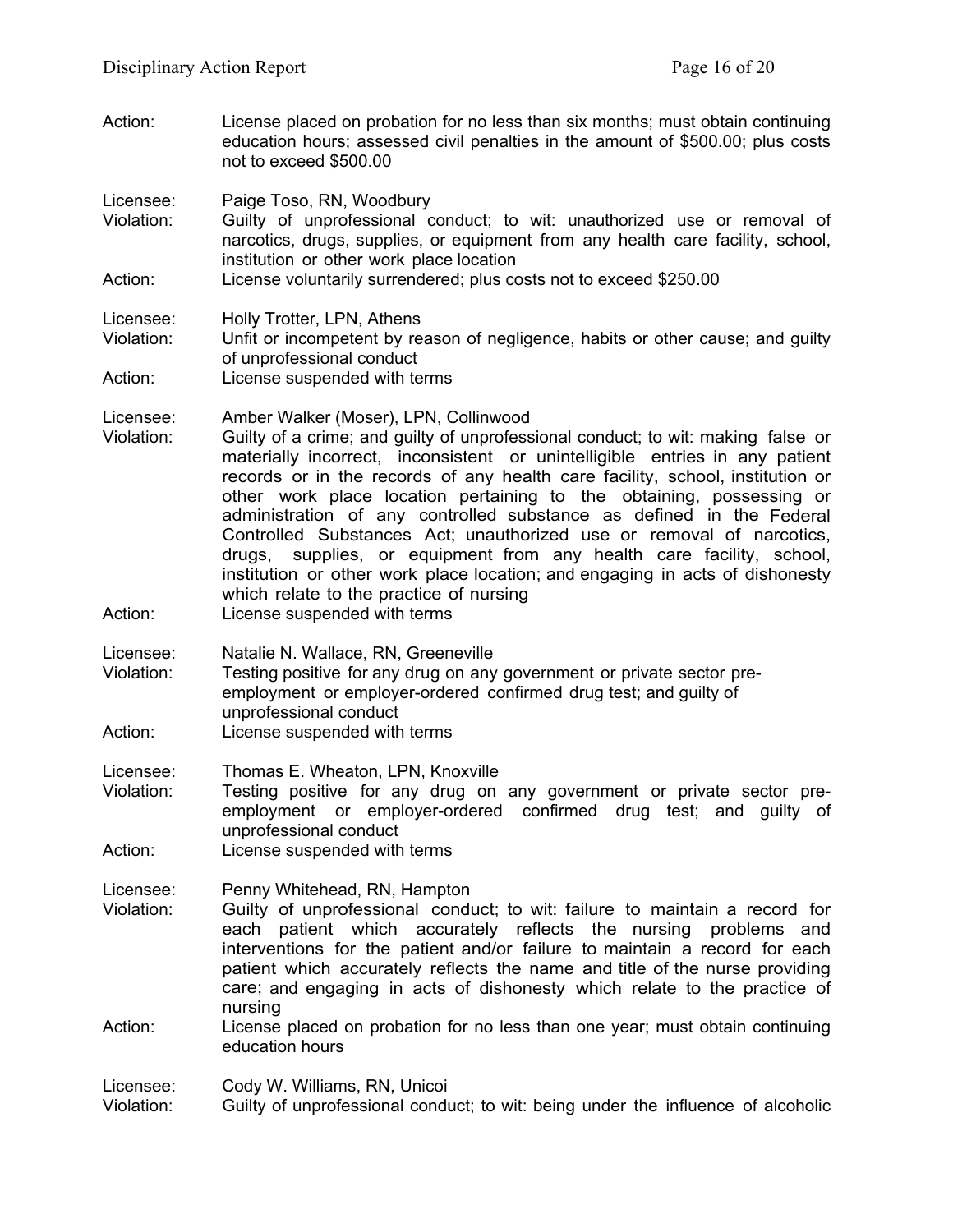| Action:                 | beverages, or under the influence of drugs which impair judgment while on<br>duty in any health care facility, school, institution or other work place location<br>License suspended with terms; suspension stayed; license placed on probation<br>for no less than three years to run concurrent with TnPAP                                                                                                                                                                                                                                                                                                                                                                                                                                                                                                                                                                                                                                                                                                                                                                       |
|-------------------------|------------------------------------------------------------------------------------------------------------------------------------------------------------------------------------------------------------------------------------------------------------------------------------------------------------------------------------------------------------------------------------------------------------------------------------------------------------------------------------------------------------------------------------------------------------------------------------------------------------------------------------------------------------------------------------------------------------------------------------------------------------------------------------------------------------------------------------------------------------------------------------------------------------------------------------------------------------------------------------------------------------------------------------------------------------------------------------|
| Licensee:<br>Violation: | Lori A. Woodard, APRN/RN, Chattanooga<br>Unfit or incompetent by reason of negligence, habits or other cause;<br>addicted to alcohol or drugs to the degree of interfering with nursing<br>duties; and guilty of unprofessional conduct; to wit: unauthorized use or<br>removal of narcotics, drugs, supplies, or equipment from any health care<br>facility, school, institution or other work place location; use of any<br>intoxicating beverage or the i11egal use of any narcotic or<br>dangerous drug while on duty in any health care facility,<br>school, institution. or other work place location; being under the influence<br>of alcoholic beverages, or under the influence of drugs which impair<br>judgment while on duty in any health care facility, school, institution or<br>other work place location; engaging in acts of dishonesty which relate to<br>the practice of nursing; and refusing to submit to a drug test or testing<br>positive for any drug on any government or private sector pre-<br>employment, or employer-ordered or confirmed drug test |

Action: License voluntarily surrendered

### **BOARD OF RESPIRATORY CARE**

Licensee: Michel N. Serkez, Greenbrier, Tennessee<br>Violation: Guilty of unprofessional conduct, Habitual Guilty of unprofessional conduct, Habitual Intoxication or personal misuse of narcotics, controlled substances, controlled substance analogues, or any other drugs or the use of alcoholic beverages or stimulants in such a manner as to adversely affect the person's ability to practice respiratory care.

Action: License retired. Respondent understands that voluntary retirement has the same effect as revocation.

### **BOARD OF SOCIAL WORKERS**

| Licensee:             | Rebecca Harris, LBSW, Morristown, Tennessee                                                                                                                                                                                                                                               |
|-----------------------|-------------------------------------------------------------------------------------------------------------------------------------------------------------------------------------------------------------------------------------------------------------------------------------------|
| Violation:            | Guilty of Unprofessional or unethical conduct; and conduct reflecting                                                                                                                                                                                                                     |
|                       | unfavorably upon the profession to wit: For-Cause Urine Drug Screen was<br>confirmed positive for marijuana.                                                                                                                                                                              |
| Action:               | License suspended until substance abuse professional deems Respondent safe<br>to return to practice. Suspension shall be stayed and license placed on<br>probation for no less than 3 years; assessed the actual and reasonable costs of<br>investigation and enforcement in this matter. |
| Licensee:             | Valerie Hayden, LBSW, Memphis, Tennessee                                                                                                                                                                                                                                                  |
| Violation:<br>Action: | Guilty of conduct reflecting unfavorably upon the profession of social work.<br>Conditional license granted and placed on probation for one year.                                                                                                                                         |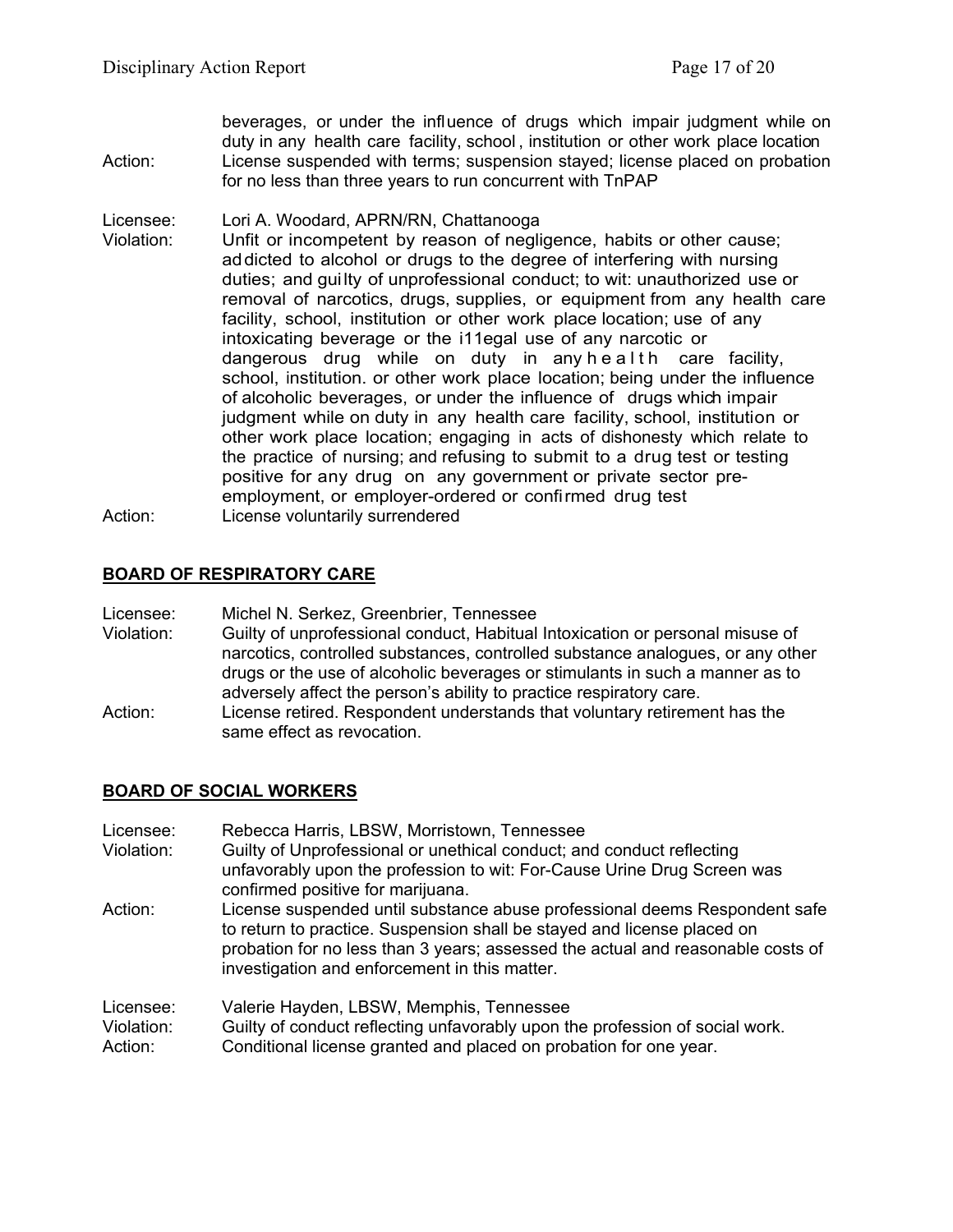Licensee: Melissa S. Taylor, CMSW, Johnson City, Tennessee

- Violation: Guilty of a relapse of overconsumption of alcohol to wit: Addiction to the habitual use of intoxicating liquors, narcotics or other stimulants to such an extent as to incapacitate the applicant or holder from the performance of the applicant's or holder's professional obligations and duties. All licensees shall comply with the code of ethics adopted by the National Association of Social Workers…except to the extent it conflicts with the law of State of Tennessee or the rules of the Board. If the code of ethics conflicts with state law or rules, the state law or rules govern the matter. Violation of the code of ethics or state law or rules may subject a licensee to disciplinary action. Unethical conduct shall include, but not be limited to, the following: Becoming addicted to the habitual use of intoxicating liquors, narcotics, or other stimulants so as to incapacitate a licensee from the performance of his or her professional obligations and duties.
- Action: License placed on probation for no less than one year. Respondent must maintain complete sobriety. Assessed costs of investigation and enforcement in this matter.

## **BOARD OF VETERINARY MEDICAL EXAMINERS**

- Licensee: Karen Foster, DVM, Thompson's Station, Tennessee
- Violation: Guilty of unprofessional or unethical conduct to wit: engaging in practices in connection with the practice of veterinary medicine that are in violation of the standards of professional conduct as defined in this section or prescribed by the rules of the board. Upon request from a client or client's authorized representative, the veterinarian shall provide a complete copy of the patient's records or summary of such records which were maintained by the veterinarian. Action: License reprimanded; required to obtain 3 hours of continuing education on Veterinarian-Client Relationship within one year; assessed civil penalty of \$100.00 plus the reasonable costs of prosecuting this case.

## *Late submission from June, 2020*

- Licensee: Cheryl Lynne Sammons, DVM, Franklin, Tennessee
- Violation: Guilty of unprofessional or unethical conduct to wit: Professional incompetence. Failure to maintain a record for each companion animal which accurately reflects the veterinary problems and interventions.
- Action: License is reprimanded; complete at least 9 hours of continuing education courses related to ethics, recordkeeping, and prescription drugs and contraindications; assessed civil penalty of \$2,000.00 plus the actual and reasonable costs of prosecuting this case.

## *Late submission from June, 2020*

Licensee: Ronald E. Whitford, DVM, Clarksville, Tennessee

- Violation: Guilty of fraud, deception, misrepresentation, dishonest or illegal practices in or connected with the practice of veterinary medicine in any of its branches; Gross malpractice or a pattern of continued or repeated malpractice, ignorance, negligence or incompetence in the course of veterinary medical practice. Failure to maintain a record for each companion animal which accurately reflects the veterinary problems and interventions. Engaging in acts of dishonesty which relate to the practice of veterinary medicine.
- Action: License voluntarily surrendered; assessed civil penalty of \$1,500.00 plus the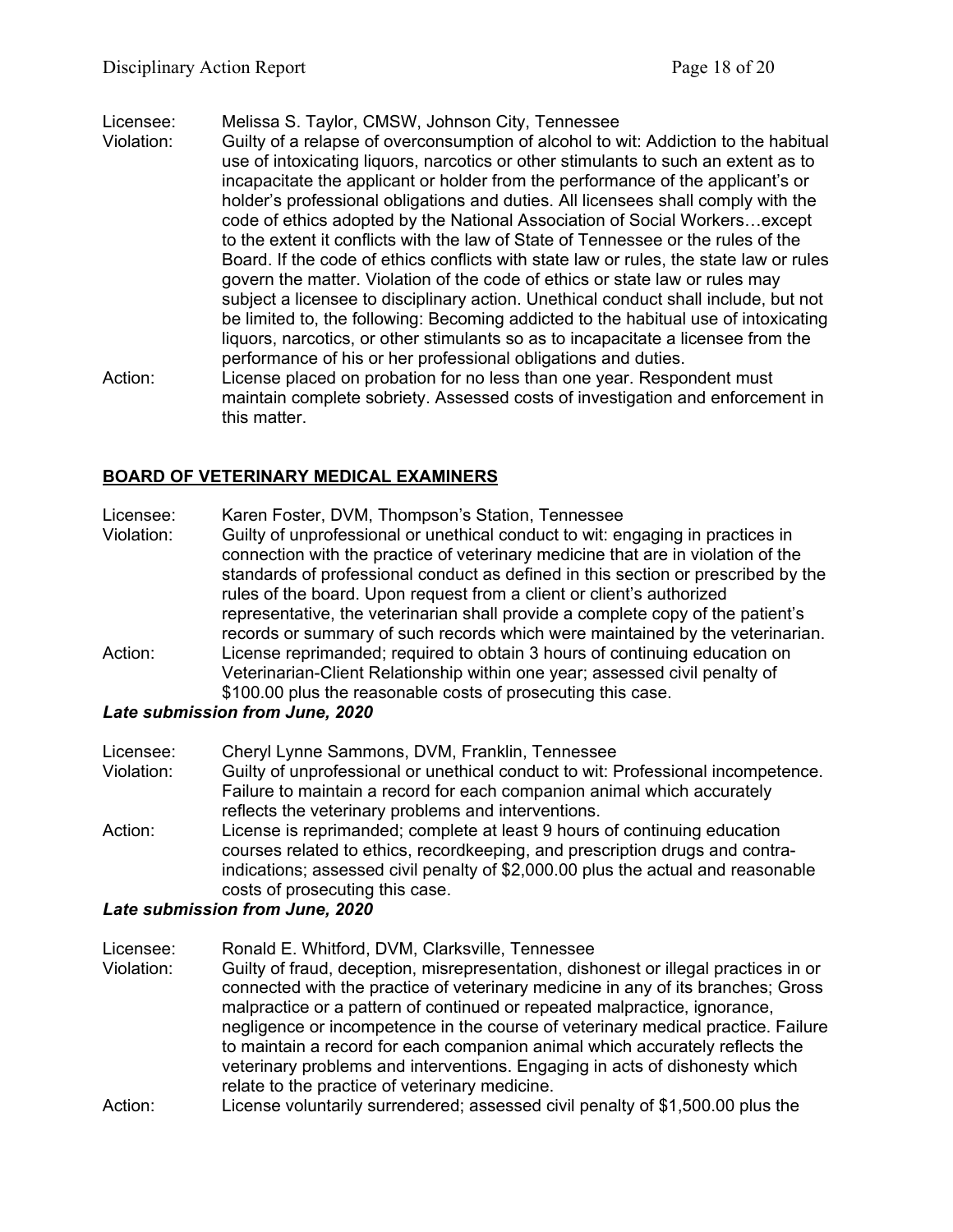actual and reasonable costs of prosecuting this case. *Late submission from June, 2020*

# **ABUSE REGISTRY**

| Name:       | Felicia Avery                 |
|-------------|-------------------------------|
| Abuse:      | Physical                      |
| Profession: | Housekeeper                   |
| Name:       | Stephanie Blas-Arandas        |
| Abuse:      | <b>Child Abuse/Neglect</b>    |
| Profession: | <b>Not Provided</b>           |
| Name:       | Kendra Brady                  |
| Abuse:      | Physical                      |
| Profession: | <b>Nursing Home Employee</b>  |
| Name:       | <b>Derrick Maurice Carter</b> |
| Abuse:      | Neglect                       |
| Profession: | <b>Not Provided</b>           |
| Name:       | <b>Heather Cox</b>            |
| Abuse:      | Misappropriation              |
| Profession: | Lifestyle Coordinator         |
| Name:       | <b>Ryan Darrell Dockery</b>   |
| Abuse:      | Exploitation                  |
| Profession: | <b>Not Provided</b>           |
| Name:       | <b>Constance Duncan</b>       |
| Abuse:      | Physical                      |
| Profession: | <b>Direct Support Staff</b>   |
| Name:       | Kimberly Lynn Gragg           |
| Abuse:      | Physical                      |
| Profession: | <b>LPN</b>                    |
| Name:       | Annelissa Hart                |
| Abuse:      | Theft/Misappropriation        |
| Profession: | <b>Not Provided</b>           |
| Name:       | Katrina Dianne Harvey         |
| Abuse:      | Physical                      |
| Profession: | LPN                           |
| Name:       | <b>Trish Henderson</b>        |
| Abuse:      | Exploitation                  |
| Profession: | Caregiver                     |
|             |                               |